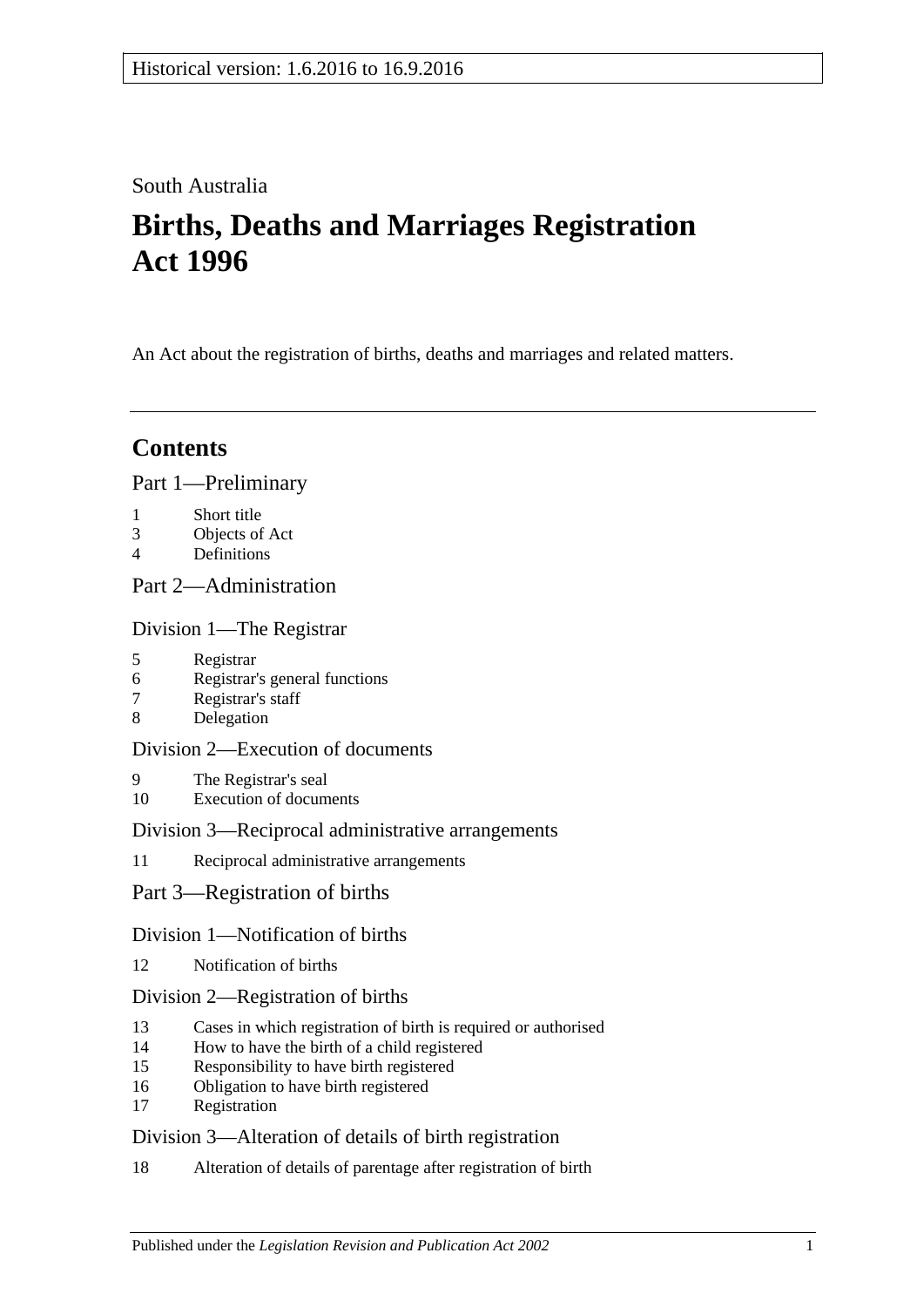#### [Division 4—Court orders relating to registration of birth](#page-9-0)

- 19 [Application to Court](#page-9-1)
- 20 [Power to direct registration of birth etc](#page-9-2)

#### [Division 5—Child's name](#page-9-3)

- 21 [Name of child](#page-9-4)
- 22 [Dispute about child's name](#page-10-0)
- [Division 6—Surrogacy orders](#page-10-1)
- 22A [Surrogacy orders](#page-10-2)
- [Part 4—Change of name](#page-11-0)

#### [Division 1—General requirements for change of name](#page-11-1)

- 23 [Change of name by registration](#page-11-2)
- 24 [Application to register change of adult's name](#page-11-3)
- 25 [Application to register change of child's name](#page-11-4)
- 26 [Child's consent to change of name](#page-12-0)
- 27 [Registration of change of name](#page-12-1)
- 28 [Entries to be made in the Register](#page-12-2)
- 29 [Change of name may still be established by repute or usage](#page-13-0)
- 29A Saving [provision—surrogacy arrangements](#page-13-1)

#### [Division 2—Requirements for change of name of restricted persons](#page-13-2)

- 29B [Interpretation](#page-13-3)
- 29C [Application of Division](#page-14-0)
- 29D [Application for change of name by or on behalf of restricted person](#page-14-1)
- 29E [Approval by supervising authority for change of name of restricted person](#page-14-2)
- 29F [Additional requirements for registration of change of name of restricted](#page-15-0) person
- 29G [Information exchange between Registrar and supervising authority](#page-16-0)

#### [Part 5—Registration of marriages](#page-16-1)

- 30 [Cases in which registration of marriage is required](#page-16-2)
- 31 [How to have marriage registered](#page-16-3)
- 32 [Registration of marriage](#page-16-4)

#### [Part 6—Registration of deaths](#page-16-5)

#### [Division 1—Cases where registration of death is required or authorised](#page-16-6)

33 [Deaths to be registered under this Act](#page-16-7)

#### [Division 2—Court orders relating to registration of death](#page-17-0)

- 34 [Application to Court](#page-17-1)
- 35 [Power to direct registration of death etc](#page-17-2)

#### [Division 3—Notification of deaths](#page-17-3)

- 36 [Notification of deaths by doctors](#page-17-4)<br>37 Notification by coroner
- [Notification by coroner](#page-18-0)
- 38 [Notification by funeral director etc](#page-18-1)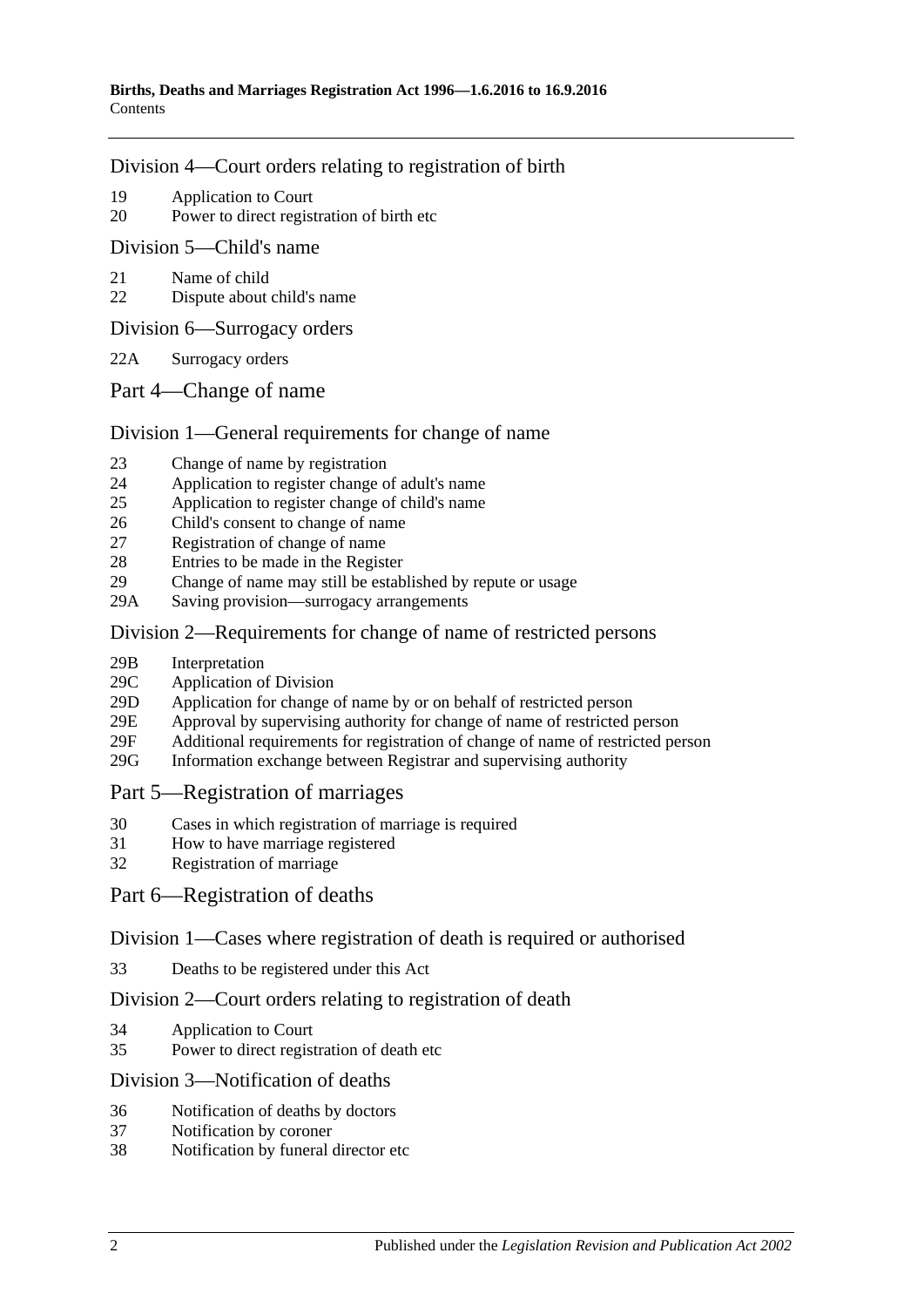#### [Division 4—Registration of death](#page-19-0)

39 [Registration](#page-19-1)

#### [Part 7—The Register](#page-19-2)

#### [Division 1—Keeping the Register](#page-19-3)

40 [The Register](#page-19-4)

[Division 2—Registrar's powers of inquiry](#page-19-5)

41 [Registrar's powers of inquiry](#page-19-6)

#### [Division 3—Correction of Register](#page-20-0)

#### 42 [Registrar's power to correct Register](#page-20-1)

#### [Division 4—Access to, and certification of, Register entries](#page-20-2)

- 43 [Access to Register](#page-20-3)
- 44 [Search of Register](#page-20-4)
- 45 [Protection of privacy](#page-21-0)
- 46 [Issue of certificate](#page-21-1)
- 47 [Access policies](#page-21-2)
- 48 [Fees](#page-21-3)<br>49 Powe
- [Power to remit fees](#page-21-4)
- 49A [Saving provision—surrogacy arrangements](#page-22-0)

### [Part 8—General power of review](#page-22-1)

50 [Review](#page-22-2)

#### [Part 9—Miscellaneous](#page-22-3)

- 51 [False representation](#page-22-4)
- 52 [Unauthorised access to or interference with Register](#page-22-5)
- 53 [Falsification of certificate etc](#page-22-6)
- 55 [Regulations](#page-23-0)

#### [Schedule 1—Transitional](#page-23-1)

- 
- 1 [Interpretation](#page-23-2)<br>3 The Register [The Register](#page-23-3)
- 4 [The Registrar and Deputy Registrars](#page-23-4)

## [Legislative history](#page-24-0)

## <span id="page-2-0"></span>**The Parliament of South Australia enacts as follows:**

# **Part 1—Preliminary**

## <span id="page-2-1"></span>**1—Short title**

This Act may be cited as the *Births, Deaths and Marriages Registration Act 1996*.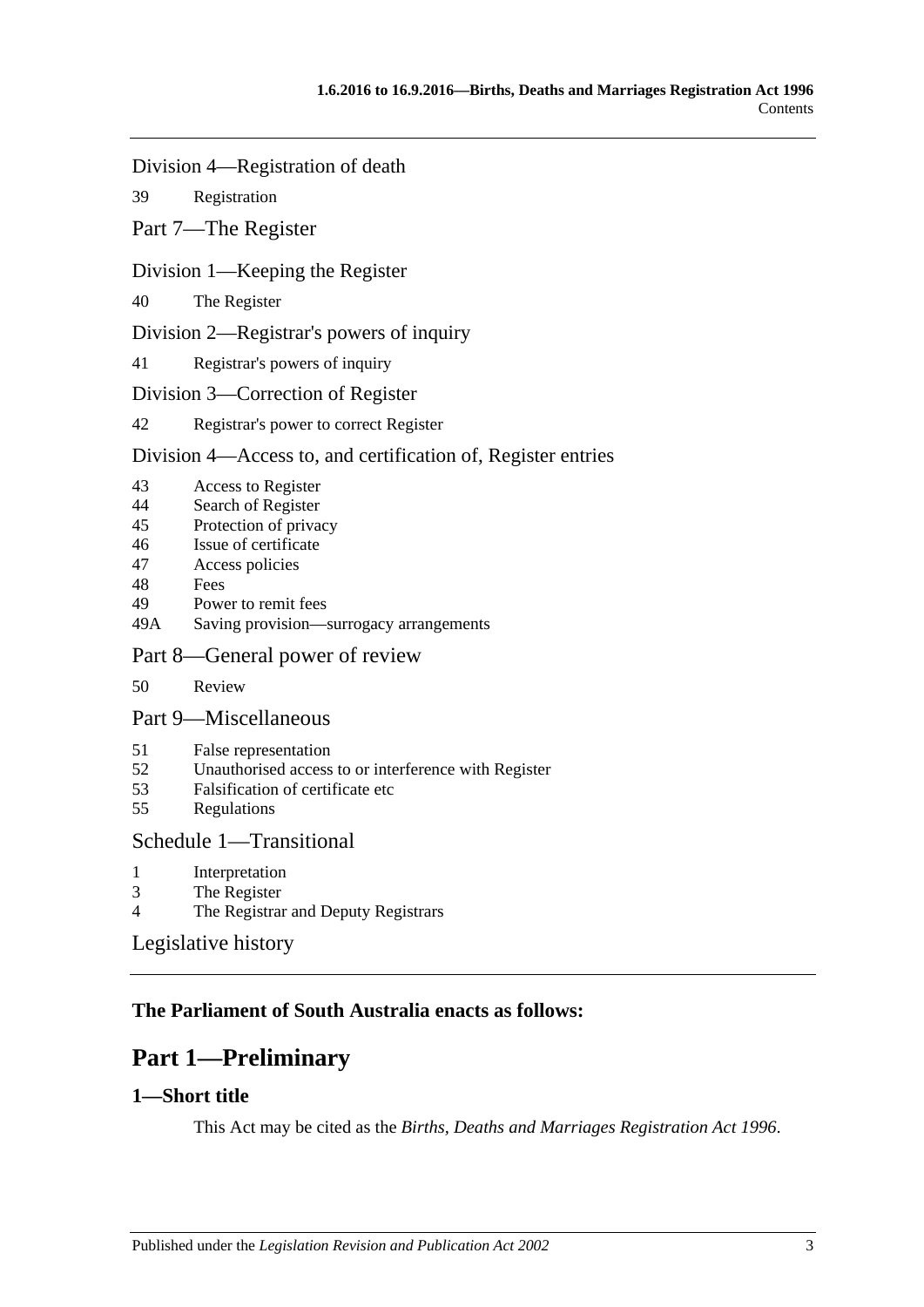### <span id="page-3-0"></span>**3—Objects of Act**

The objects of this Act are to provide for—

- (a) the registration of births, deaths and marriages in South Australia; and
- (b) the registration of changes of name; and
- (c) the keeping of registers for recording and preserving information about births, deaths, marriages and changes of name in perpetuity; and
- (d) access to the information in the registers in appropriate cases by government or private agencies and members of the public, from within and outside the State; and
- (e) the issue of certified information from the registers; and
- (f) the collection and dissemination of statistical information.

#### <span id="page-3-1"></span>**4—Definitions**

In this Act—

*adult* means a person who is 18 or above or, although under 18, is or has been married;

*authorised celebrant* means an authorised celebrant under the *Marriage Act 1961* (Cwth);

**birth** means the expulsion or extraction of a child from its mother;

*change* of name includes an addition, omission or substitution;

*child* includes a still-born child;

*corresponding law* means a law of another State that provides for the registration of births, deaths and marriages;

*Court* means the Magistrates Court;

*cremated remains* has the same meaning as in the *[Burial and Cremation Act](http://www.legislation.sa.gov.au/index.aspx?action=legref&type=act&legtitle=Burial%20and%20Cremation%20Act%202013) 2013*;

*death* includes still-birth;

*disposal* of human remains means—

- (a) cremation of the remains; or
- (b) burial of the remains (including burial at sea); or
- (c) placing the remains in a mausoleum or other permanent resting place; or
- (d) placing the remains in the custody of an educational or scientific institution for the purpose of medical education or research; or
- (e) removal of the remains from the State (but not if the remains have been cremated or are taken from the State by sea and buried at sea in the course of the voyage);

*doctor* means a person registered under the *Health Practitioner Regulation National Law* to practise in the medical profession (other than as a student);

*funeral director* means a person who carries on the business of arranging for the disposal of human remains;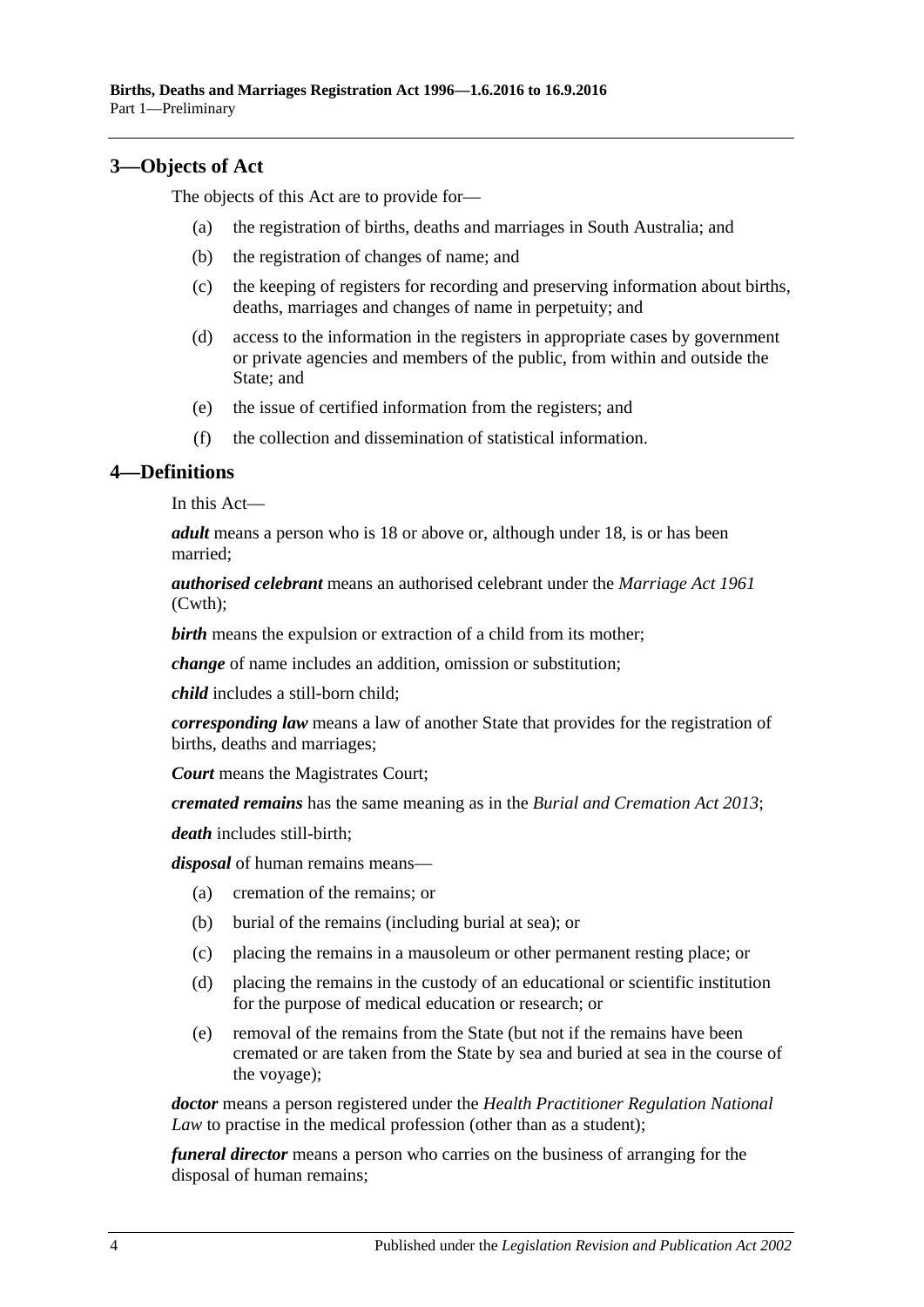*human remains* includes the remains of a still-born child;

*prohibited name* means a name that—

- (a) is obscene or offensive; or
- (b) could not practicably be established by repute or usage—
	- (i) because it is too long; or
	- (ii) because it consists of or includes symbols without phonetic significance; or
	- (iii) for some other reason; or
- (c) is contrary to the public interest for some other reason;

*registrable event* means a birth, change of name, death or marriage and includes the making or discharge of a surrogacy order;

*registrable information* means information that must or may be included in the Register<sup>1</sup>;

*Register*—See [section](#page-19-4) 40;

*registering authority* means an authority responsible under a corresponding law for the registration of births, deaths and marriages;

*Registrar* means the Registrar of Births, Deaths and Marriages;

*State* includes a Territory;

*still-birth* means the birth of a still-born child;

*still-born child* means a child of at least 20 weeks' gestation or, if it cannot be reliably established whether the period of gestation is more or less than 20 weeks, with a body mass of at least 400 grams at birth, that exhibits no sign of respiration or heartbeat, or other sign of life, after birth but does not include the product of a procedure for the termination of pregnancy;

*surrogacy order* means an order under section 10HB of the *[Family Relationships](http://www.legislation.sa.gov.au/index.aspx?action=legref&type=act&legtitle=Family%20Relationships%20Act%201975)  Act [1975](http://www.legislation.sa.gov.au/index.aspx?action=legref&type=act&legtitle=Family%20Relationships%20Act%201975)*.

**Note—**

1 See [section](#page-19-7) 40(2).

## <span id="page-4-1"></span><span id="page-4-0"></span>**Part 2—Administration**

### **Division 1—The Registrar**

#### <span id="page-4-2"></span>**5—Registrar**

- (1) The Registrar of Births, Deaths and Marriages is responsible, subject to the Minister's control and direction, for the administration of this Act.
- (2) The Registrar is to be a Public Service employee.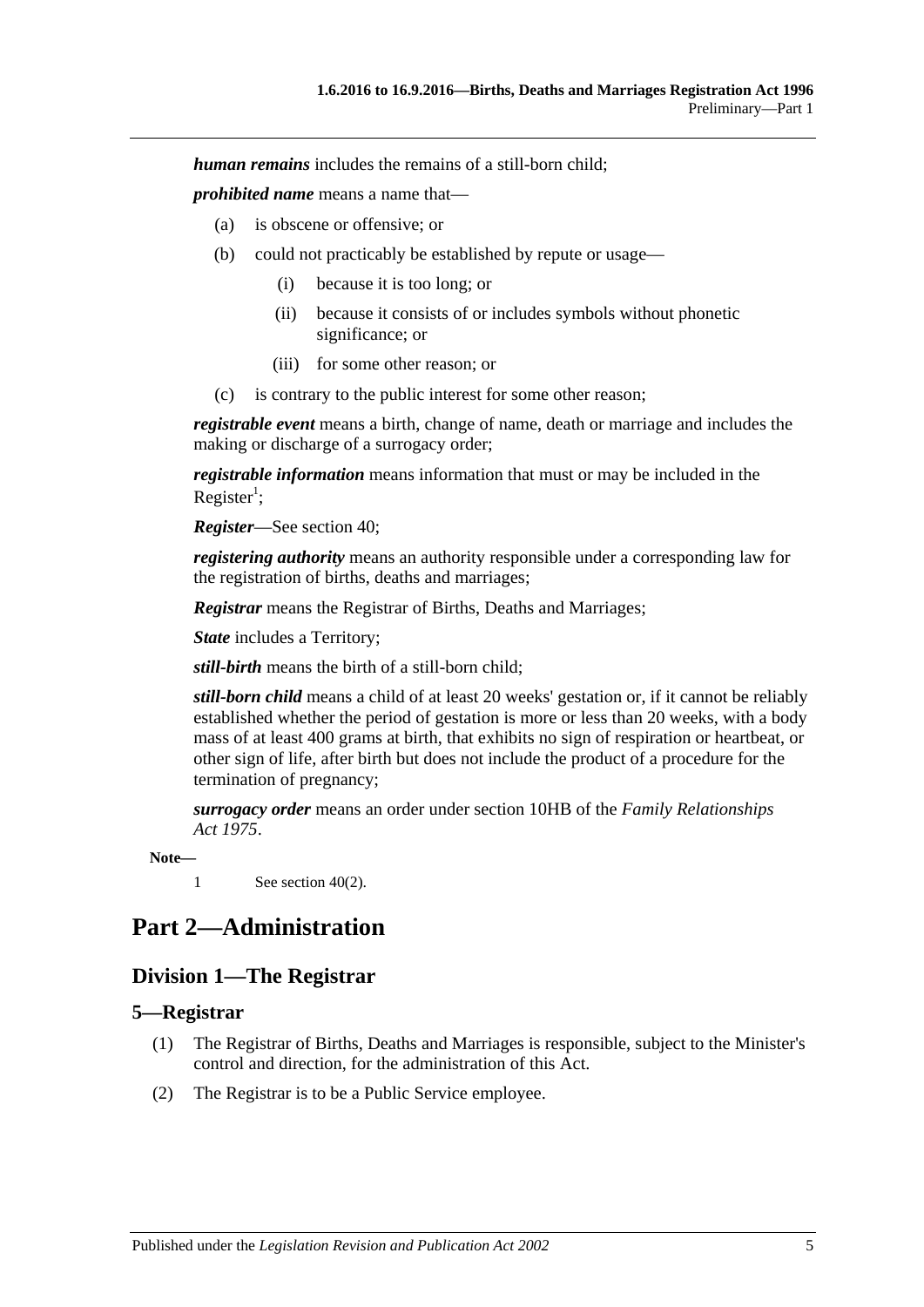#### <span id="page-5-0"></span>**6—Registrar's general functions**

The Registrar's general functions are to—

- (a) establish and maintain the registers<sup>1</sup> necessary for the purposes of this Act; and
- (b) administer the registration system established by this Act and ensure that it operates efficiently, effectively and economically; and
- (c) ensure that this Act is administered in the way best calculated to achieve its objects.

**Note—**

1 The registers are collectively referred to as the *Register*—See [section](#page-19-4) 40.

#### <span id="page-5-1"></span>**7—Registrar's staff**

(1) The Registrar's staff consists of—

- (a) one or more Deputy Registrars of Births, Deaths and Marriages; and
- (b) the other staff necessary for the proper administration of this Act.
- (2) A Deputy Registrar has the powers and functions of the Registrar but is subject to direction by the Registrar.
- (3) The staff are to be Public Service employees.

#### <span id="page-5-2"></span>**8—Delegation**

- (1) The Registrar may delegate powers or functions under this or any other Act.
- (2) A power or function delegated under this section may, if the instrument of delegation so provides, be further delegated.
- (3) A delegation under this section—
	- (a) must be by instrument in writing; and
	- (b) may be absolute or conditional; and
	- (c) does not derogate from the power of the delegator to act in any matter; and
	- (d) is revocable at will by the delegator.

#### <span id="page-5-3"></span>**Division 2—Execution of documents**

#### <span id="page-5-4"></span>**9—The Registrar's seal**

The Registrar has a seal.

#### <span id="page-5-5"></span>**10—Execution of documents**

- (1) The Registrar may issue a certificate or other document under the Registrar's signature and seal, or a facsimile of the Registrar's signature and seal produced by stamp, machine imprint or some other method authorised by regulation.
- (2) If a document produced before a court or an administrative authority or official is apparently under—
	- (a) the Registrar's signature and seal; or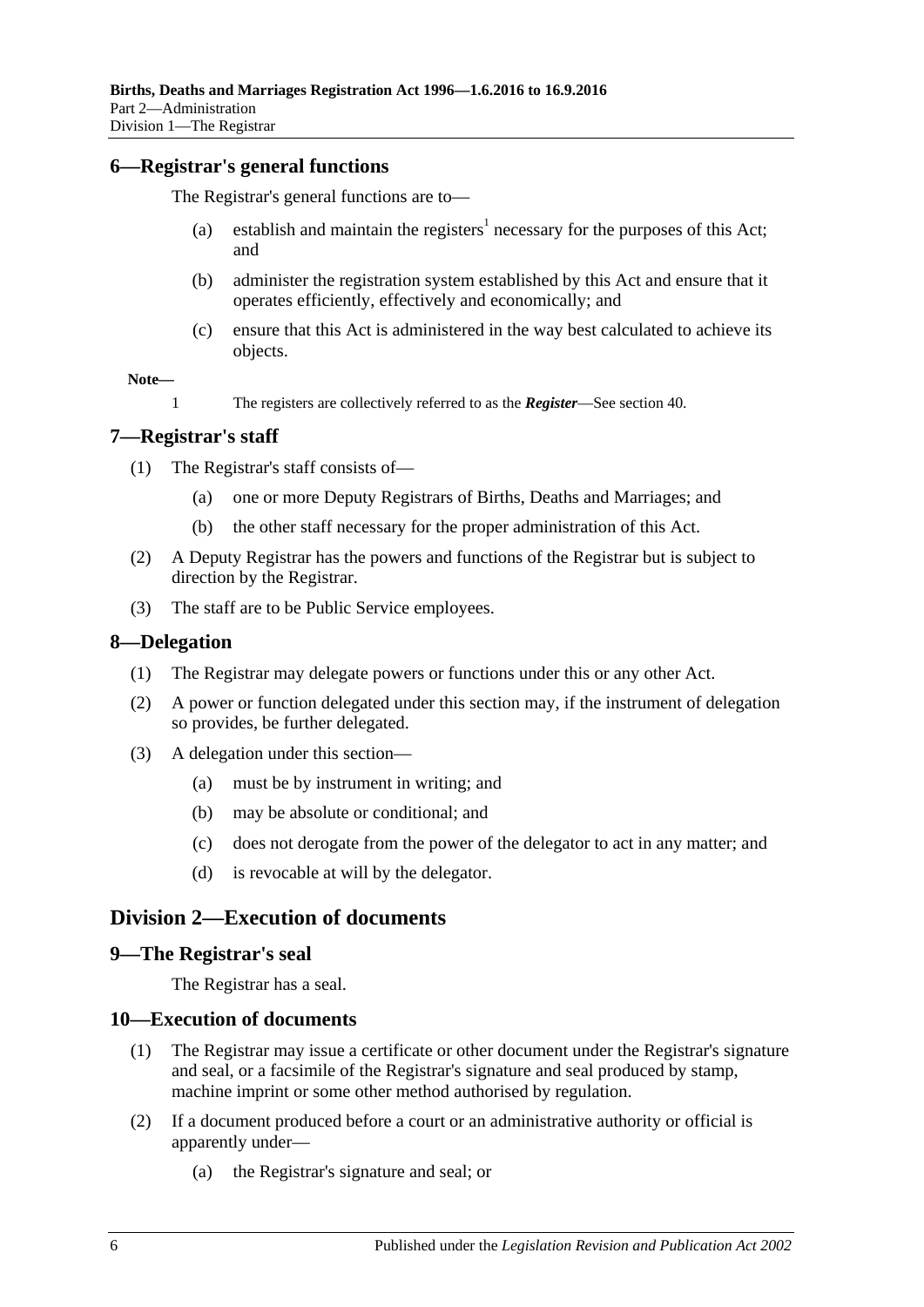(b) a facsimile of the Registrar's signature and seal produced by stamp, machine imprint, or some other method authorised by regulation,

the court, authority or official must presume, in the absence of evidence to the contrary, that the document was properly issued under the Registrar's authority.

## <span id="page-6-0"></span>**Division 3—Reciprocal administrative arrangements**

#### <span id="page-6-1"></span>**11—Reciprocal administrative arrangements**

- (1) The Minister may enter into an arrangement with the Minister responsible for the administration of a corresponding law providing for—
	- (a) the exercise by the Registrar of powers and functions of the registering authority under the corresponding law; and
	- (b) the exercise by the registering authority under the corresponding law of powers and functions of the Registrar under this Act.
- (2) When an arrangement is in force under this section—
	- (a) the Registrar may exercise, to the extent authorised by the arrangement (but subject to the conditions of the arrangement), the powers and functions of the registering authority under the corresponding law; and
	- (b) the registering authority under the corresponding law may exercise, to the extent authorised by the arrangement (but subject to the conditions of the arrangement), the powers and functions of the Registrar under this Act.
- (3) An arrangement under this section may—
	- (a) establish a data base in which information is recorded for the benefit of all the participants in the arrangement; and
	- (b) provide for access to information contained in the data base; and
	- (c) provide for payments by or to participants in the arrangement for services provided under the arrangement.

# <span id="page-6-2"></span>**Part 3—Registration of births**

## <span id="page-6-3"></span>**Division 1—Notification of births**

#### <span id="page-6-4"></span>**12—Notification of births**

- (1) When a child is born in the State, the responsible person must give written notice of the birth to the Registrar including the particulars required by regulation. Maximum penalty: \$1 250.
- (2) The notice must be given—
	- (a) in the case of a child born alive—within 7 days after birth;
	- (b) in the case of a still-birth—within 48 hours after birth.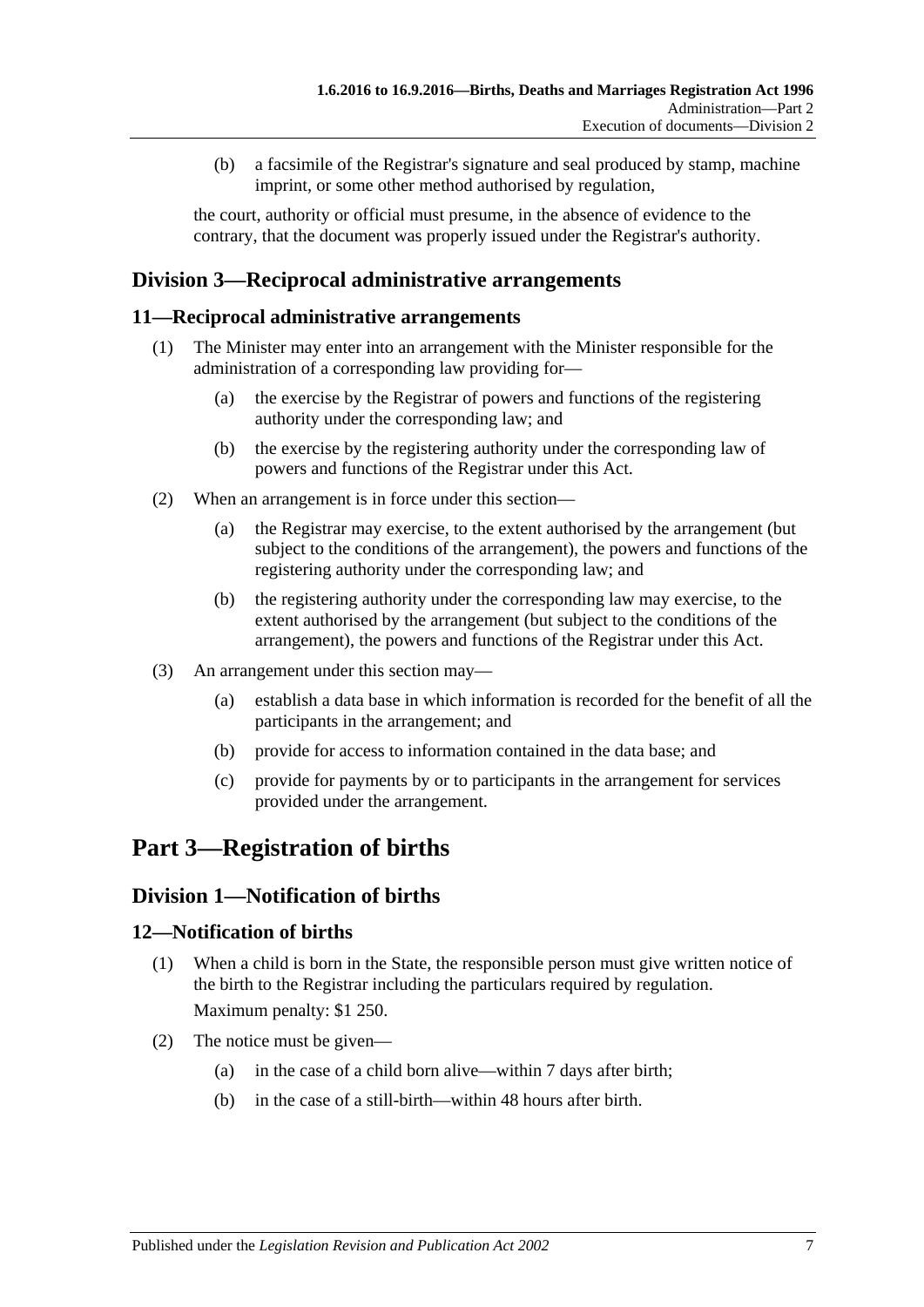- (3) When notice of a still-birth is given, the responsible person must also give a doctor's certificate in a form approved by the Registrar, certifying the cause of foetal death, to—
	- (a) the Registrar; and
	- (b) the funeral director or other person who will be arranging for the disposal of the human remains.

Maximum penalty: \$1 250.

- (4) The certificate must be completed by the doctor responsible for the professional care of the mother at the birth or a doctor who examined the body of the still-born child after the birth.
- (5) In this section—

*responsible person* means—

- (a) in the case of a child born in a hospital or brought to a hospital within 24 hours after birth—the chief executive officer of the hospital; or
- (b) in other cases—the doctor or midwife responsible for the professional care of the mother at the birth.

## <span id="page-7-0"></span>**Division 2—Registration of births**

#### <span id="page-7-1"></span>**13—Cases in which registration of birth is required or authorised**

- (1) If a child is born in the State, the birth must be registered under this Act.
- (2) If a court (whether of this or any other State or the Commonwealth) directs the registration of a birth, the birth must be registered under this Act.
- <span id="page-7-3"></span>(3) If a child is born in an aircraft during a flight or on a vessel during a voyage to a place of disembarkation in the State, the birth may be registered under this Act.
- <span id="page-7-4"></span>(4) If a child is born outside the Commonwealth, but—
	- (a) the child is to become a resident of the State; or
	- (b) in the case of a still-born child—a person responsible for having the birth of the child registered is or is to become a resident of the State,

the birth may be registered under this Act.

(5) However, the Registrar must not register a birth under [subsections](#page-7-3) (3) or [\(4\)](#page-7-4) if the birth is registered under a corresponding law.

#### <span id="page-7-2"></span>**14—How to have the birth of a child registered**

A person has the birth of a child registered under this Act by lodging a statement (the *birth registration statement*) in a form approved by the Registrar containing the information required by regulation.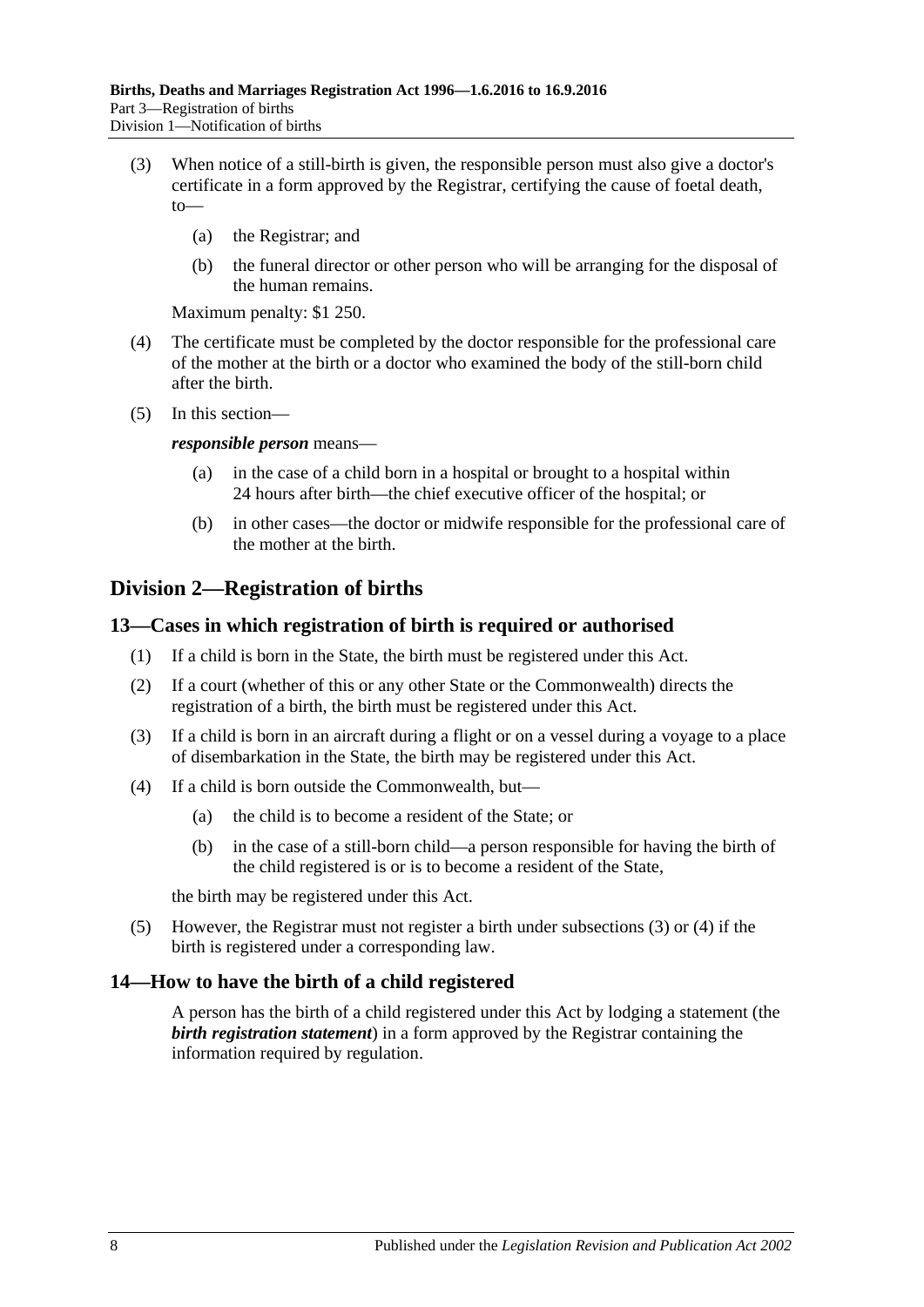## <span id="page-8-0"></span>**15—Responsibility to have birth registered**

- (1) The parents of a child are jointly responsible for having the child's birth registered under this Act (and must both sign the birth registration statement) but the Registrar may accept a birth registration statement from one of the parents if satisfied that it is impossible, impracticable or inappropriate for the other parent to join or be required to join in the application whether because of his or her death, disappearance, ill-health or unavailability or the need to avoid unwarranted distress or for some other reason.
- (2) If a child is a foundling, the person who has custody of the child is responsible for having the child's birth registered.
- (3) The Registrar may accept a birth registration statement from a person who is not responsible for having the child's birth registered if satisfied that—
	- (a) the person lodging the statement has knowledge of the relevant facts; and
	- (b) the child's parents are unable or unlikely to lodge a birth registration statement.

### <span id="page-8-1"></span>**16—Obligation to have birth registered**

(1) A person responsible for having the birth of a child registered must ensure that a birth registration statement is lodged with the Registrar within 60 days after the date of the birth.

Maximum penalty: \$1 250.

(2) However, the Registrar must accept a birth registration statement even though it is lodged after the end of the 60 day period.

#### <span id="page-8-2"></span>**17—Registration**

- (1) The Registrar registers a birth by making an entry about the birth in the Register including the particulars required by regulation.
- (2) However, if the particulars available to the Registrar are incomplete the Registrar may register a birth on the basis of incomplete particulars.

## <span id="page-8-3"></span>**Division 3—Alteration of details of birth registration**

#### <span id="page-8-4"></span>**18—Alteration of details of parentage after registration of birth**

- (1) The Registrar may include registrable information about a child's parents in the Register after registration of the child's birth if—
	- (a) the father and mother of the child make a joint application for the addition of the information; or
	- (b) one parent of the child makes an application for the addition of the information and the other parent cannot join in the application because he or she is dead or cannot be found, or for some other reason.
- (2) The Registrar must include or correct registrable information about a child's parents in the Register after registration of the child's birth if a court (whether of this or any other State or the Commonwealth) directs the inclusion or correction of the information in the Register or the Registrar is advised of a finding by a court that a particular person is a parent of the child.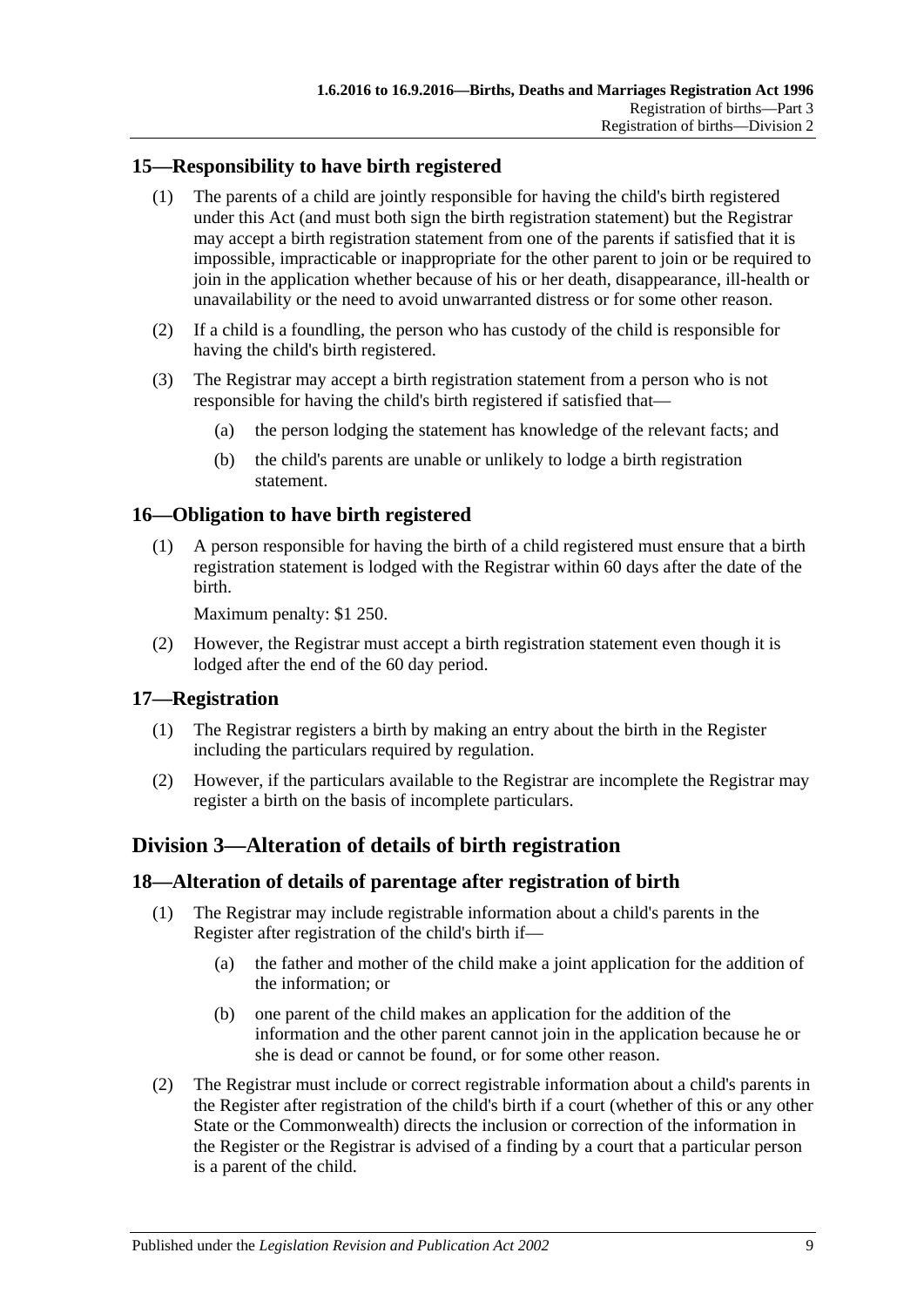- (3) An application to the Registrar for the inclusion of registrable information in the Register—
	- (a) must be made in writing; and
	- (b) must include the information required by the Registrar; and
	- (c) must, if the Registrar requires verification of the information contained in the application, be accompanied by a statutory declaration verifying the information contained in the application and other evidence the Registrar may require.

## <span id="page-9-0"></span>**Division 4—Court orders relating to registration of birth**

#### <span id="page-9-1"></span>**19—Application to Court**

The Court may, on application by an interested person or on its own initiative, order—

- (a) the registration under this Act of a birth that has occurred in the State; or
- (b) the inclusion or correction of registrable information about a birth or a child's parents in the Register.

#### <span id="page-9-2"></span>**20—Power to direct registration of birth etc**

If a court finds—

- (a) that the birth of a person is not registered as required under this Act or a corresponding law; or
- (b) that the registrable information contained in an entry about a birth in the Register under this Act or a corresponding law is incomplete or incorrect,

the court may direct registration of the birth, or the inclusion or correction of registrable information in the Register under this Act or the corresponding law (as the case may require).

## <span id="page-9-3"></span>**Division 5—Child's name**

#### <span id="page-9-4"></span>**21—Name of child**

- (1) Subject to this section, the birth registration statement must state the name of the child.
- (2) The name is a matter of choice for the person or persons lodging the statement<sup>1</sup>, but the Registrar may assign a name to a child if—
	- (a) the name stated in the birth registration statement is a prohibited name; or
	- (b) the birth registration statement is lodged by both parents of the child and they satisfy the Registrar that they are unable to agree on the child's name.
- (3) A birth registration statement relating to a still-born child need not state the name of the child.

**Note—**

1 For example, there is no requirement that the name be made up of both a surname and a given name or given names.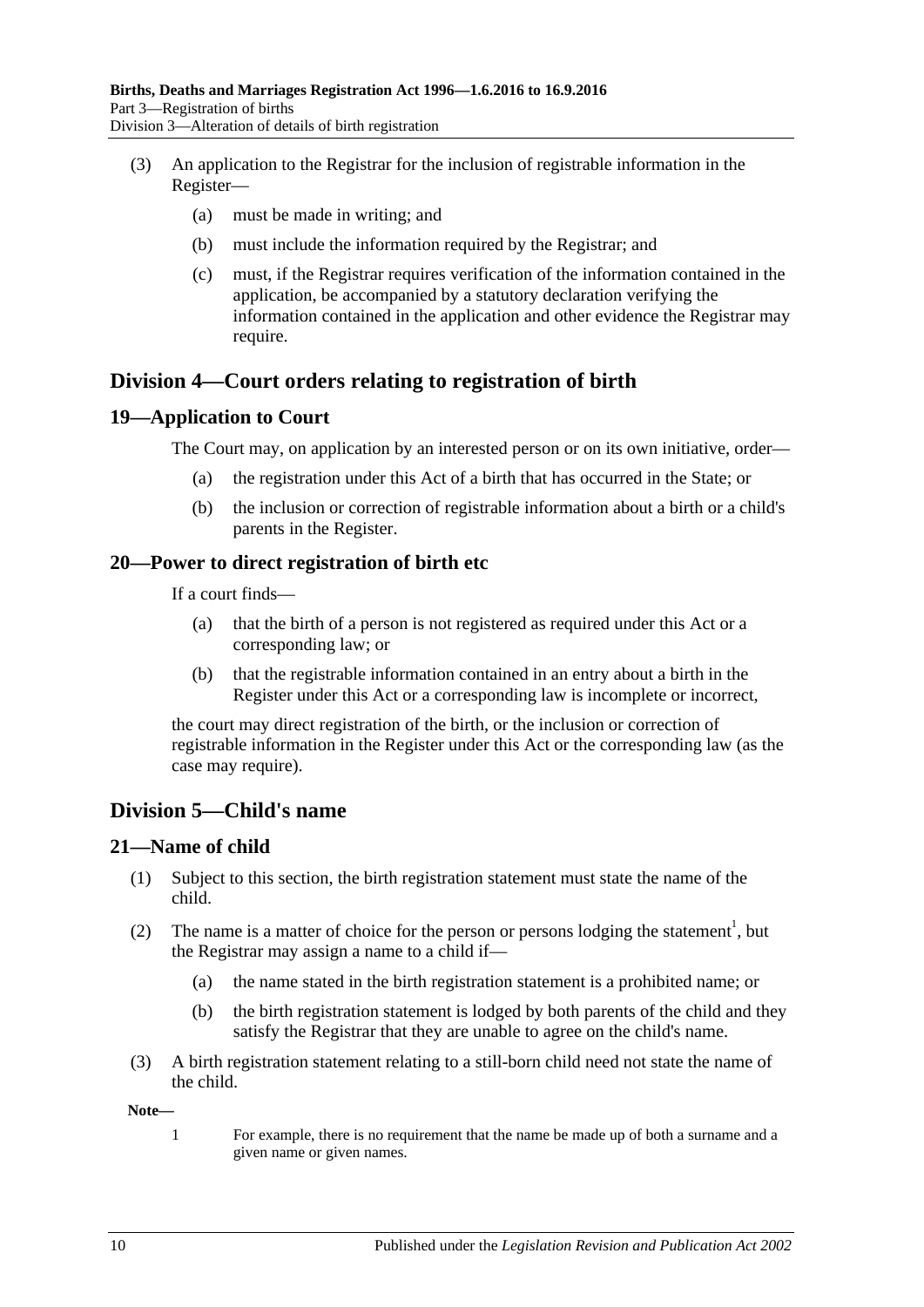#### <span id="page-10-3"></span><span id="page-10-0"></span>**22—Dispute about child's name**

- (1) If there is a dispute between parents about a child's name, either parent may apply to the Court for a resolution of the dispute.
- (2) On an application under [subsection](#page-10-3) (1), the Court may—
	- (a) resolve the dispute about the child's name as the Court considers appropriate; and
	- (b) order the Registrar to register the child's name in a form specified in the order.

## <span id="page-10-1"></span>**Division 6—Surrogacy orders**

#### <span id="page-10-4"></span><span id="page-10-2"></span>**22A—Surrogacy orders**

- (1) On receipt of a notice under section 10HD of the *[Family Relationships Act](http://www.legislation.sa.gov.au/index.aspx?action=legref&type=act&legtitle=Family%20Relationships%20Act%201975) 1975* in relation to the making or discharge of a surrogacy order about a child whose birth is registered in this State, the particulars provided in the notice must be registered by the Registrar in relation to the registration of the child's birth and the child's name.
- (2) Without limiting [subsection](#page-10-4) (1), the Registrar must, in relation to the Register, make such entries and alterations as are necessary to give effect to the operation of section 10HB(13) or 10HC(10) (as the case requires) of the *[Family Relationships](http://www.legislation.sa.gov.au/index.aspx?action=legref&type=act&legtitle=Family%20Relationships%20Act%201975)  Act [1975](http://www.legislation.sa.gov.au/index.aspx?action=legref&type=act&legtitle=Family%20Relationships%20Act%201975)*.
- (3) Subject to [subsection](#page-10-5) (4), a certificate issued by the Registrar after the registration of the particulars provided in a notice under section 10HD of the *[Family Relationships](http://www.legislation.sa.gov.au/index.aspx?action=legref&type=act&legtitle=Family%20Relationships%20Act%201975)  Act [1975](http://www.legislation.sa.gov.au/index.aspx?action=legref&type=act&legtitle=Family%20Relationships%20Act%201975)*—
	- (a) must only disclose and certify up-to-date particulars contained in an entry; and
	- (b) must not provide any information disclosing a change in a parent or parents of the relevant child, or a change in the name of the child (including by disclosing the name of, or information about, any birth parent who is no longer considered as a parent of the child).
- <span id="page-10-5"></span>(4) A person—
	- (a) who is the subject of a surrogacy order and who has attained the age of 18 years; or
	- (b) who is a party to the surrogacy agreement that gave rise to a surrogacy order,

is entitled to a certificate certifying all relevant entries in the Register.

(5) On the receipt of a notice under section 10HD of the *[Family Relationships Act](http://www.legislation.sa.gov.au/index.aspx?action=legref&type=act&legtitle=Family%20Relationships%20Act%201975) 1975* in relation to the making or discharge of a surrogacy order about a child whose birth is registered in another State, the Registrar must send a copy of the notice to the relevant registering authority.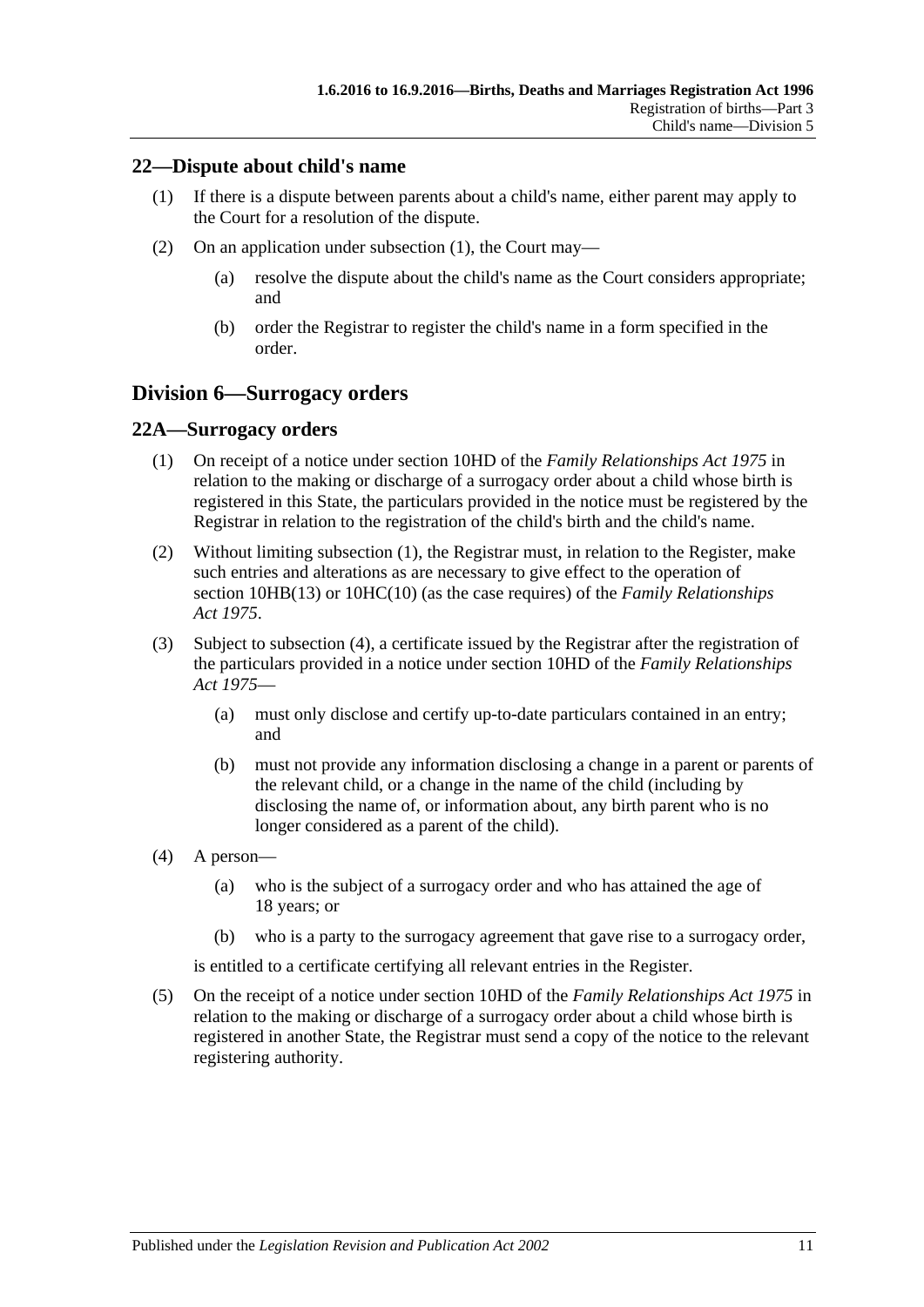# <span id="page-11-0"></span>**Part 4—Change of name**

## <span id="page-11-1"></span>**Division 1—General requirements for change of name**

#### <span id="page-11-2"></span>**23—Change of name by registration**

A person's name may be changed by registration of the change under this Part.

#### <span id="page-11-6"></span><span id="page-11-3"></span>**24—Application to register change of adult's name**

- (1) Subject to this Part, an adult person may apply to the Registrar, in a form approved by the Registrar, for registration of a change of the person's name if—
	- (a) the person's birth is registered in the State; or
	- $(b)$
- (i) the person was born outside Australia; and
- (ii) the person's birth is not registered in another State or Territory; and
- (iii) the person has been resident in the State for at least 12 consecutive months immediately before the date of the application.
- <span id="page-11-5"></span>(2) The Registrar may waive the requirement under [subsection](#page-11-5) (1)(b)(iii) if the Registrar is satisfied that the change of name—
	- (a) is sought for the purpose of the protection of the applicant or a child of the applicant; or
	- (b) is related to a marriage or divorce of the applicant.
- (3) An application under [subsection](#page-11-6) (1) must contain a declaration by the person indicating whether he or she is, at the time of the making of the application—
	- (a) a restricted person as defined in [section](#page-13-3) 29B; or
	- (b) a registrable offender within the meaning of the *[Child Sex Offenders](http://www.legislation.sa.gov.au/index.aspx?action=legref&type=act&legtitle=Child%20Sex%20Offenders%20Registration%20Act%202006)  [Registration Act](http://www.legislation.sa.gov.au/index.aspx?action=legref&type=act&legtitle=Child%20Sex%20Offenders%20Registration%20Act%202006) 2006*.

#### <span id="page-11-4"></span>**25—Application to register change of child's name**

- (1) The parents of a child may apply to the Registrar, in a form approved by the Registrar, for registration of a change of the child's name if—
	- (a) the child's birth is registered in the State; or
	- $(b)$
- (i) the child was born outside Australia; and
- (ii) the child's birth is not registered in another State or Territory; and
- (iii) the child has been resident in the State for at least 12 consecutive months immediately before the date of the application.
- <span id="page-11-7"></span>(1a) The Registrar may waive the requirement under [subsection](#page-11-7)  $(1)(b)(iii)$  if the Registrar is satisfied that the change of name—
	- (a) is sought for the purpose of the protection of the child or the applicants; or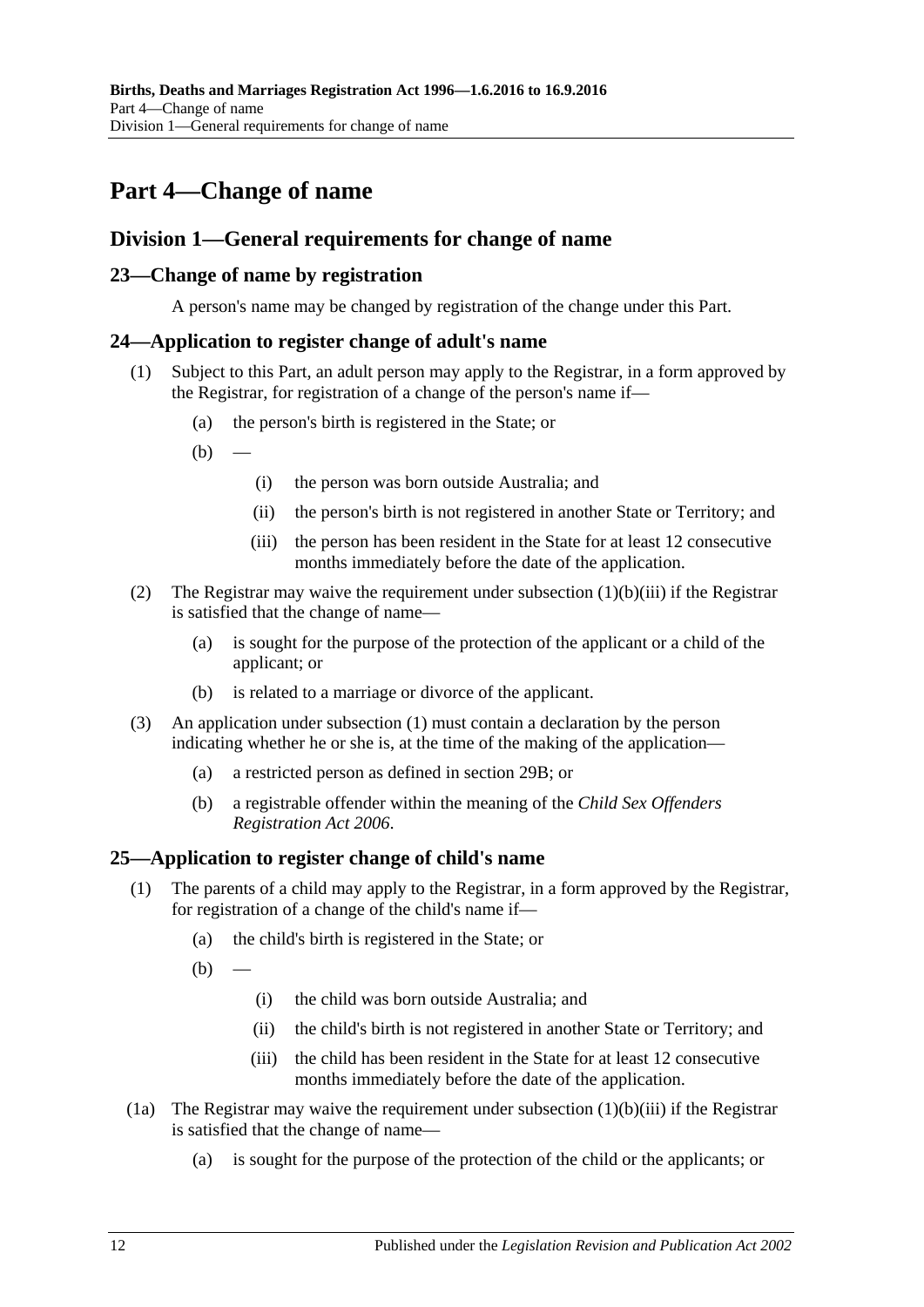- (b) the applicants have legally married and wish the child to change to the married name of both applicants.
- (1b) The requirement under [subsection](#page-11-7)  $(1)(b)(iii)$  does not apply if the Court has approved the proposed change of a child's name under [subsection](#page-12-3)  $(2)(c)$ .
- (2) An application for registration of a change of a child's name may be made by one parent if—
	- (a) the applicant is the sole parent named in the registration of the child's birth under this Act or any other law; or
	- (b) there is no other surviving parent of the child; or
	- (c) the Court approves the proposed change of name.
- <span id="page-12-3"></span>(3) The Court may, on application by a child's parent, approve a proposed change of name for the child if satisfied that the change is in the child's best interests.
- (4) If the parents of a child are dead, cannot be found, or for some other reason cannot exercise their parental responsibilities to a child, the child's guardian may apply for registration of a change of the child's name.

### <span id="page-12-0"></span>**26—Child's consent to change of name**

A change of a child's name must not be registered unless—

- (a) the child consents to the change of name; or
- (b) the child is unable to understand the meaning and implications of the change of name.

## <span id="page-12-1"></span>**27—Registration of change of name**

- (1) Before registering a change of name under this Part, the Registrar may require the applicant to provide evidence to establish to the Registrar's satisfaction—
	- (a) the identity and age of the person whose name is to be changed; and
	- (b) that the change of name is not sought for a fraudulent or other improper purpose; and
	- (c) if the person whose name is to be changed is a child—that the child consents to the change of name or is unable to understand the meaning and implications of the change of name.
- (2) If the Registrar is satisfied that the name of a person whose birth is registered in the State has been changed under another law or by order of a court, the change of name may be registered under this Act.
- (3) The Registrar may refuse to register a change of name if, as a result of the change, the name would become a prohibited name.

#### <span id="page-12-2"></span>**28—Entries to be made in the Register**

(1) The Registrar registers a change of name by making an entry about the change of name in the Register including the particulars required by regulation.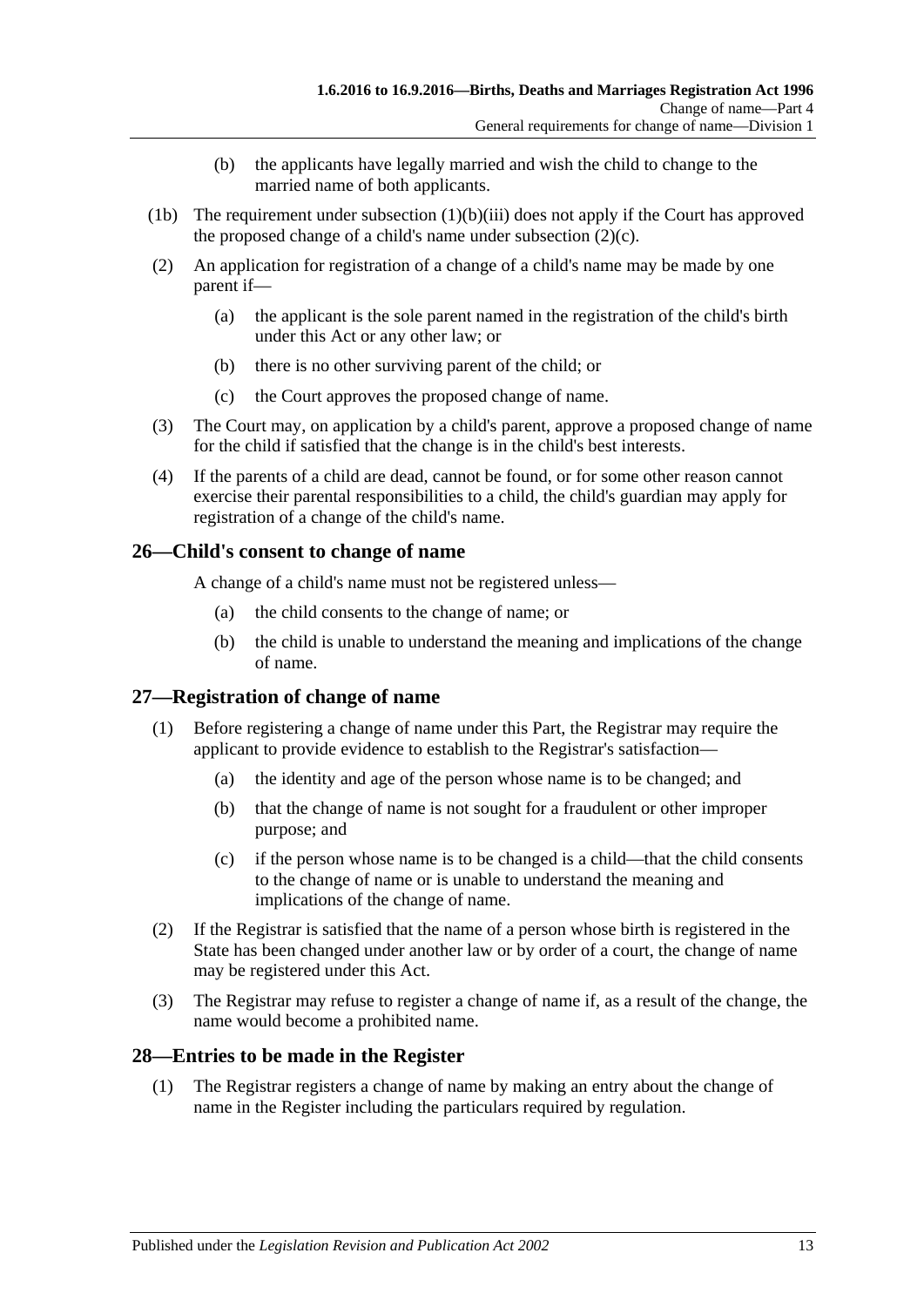- <span id="page-13-4"></span>(2) If the applicant for registration of the change of name asks the Registrar to arrange for noting the change of name in the particulars of the person's birth, and the person's birth is registered under this Act or a corresponding law, the Registrar must—
	- (a) if the birth is registered under this Act—note the change of name in the entry relating to the birth; or
	- (b) if the birth is registered under a corresponding law—notify the relevant registering authority of the change of name.
- (3) If the change of name is noted in the Register under [subsection](#page-13-4) (2), a birth certificate issued by the Registrar for the person must show the person's name as changed under this Part.

#### <span id="page-13-0"></span>**29—Change of name may still be established by repute or usage**

This Part does not prevent a change of name by repute or usage.

#### <span id="page-13-1"></span>**29A—Saving provision—surrogacy arrangements**

This Part does not limit the operation of [Division 6](#page-10-1) of [Part 3.](#page-6-2)

## <span id="page-13-2"></span>**Division 2—Requirements for change of name of restricted persons**

#### <span id="page-13-3"></span>**29B—Interpretation**

In this Division—

*domestic partner* means a person who is a domestic partner within the meaning of the *[Family Relationships Act](http://www.legislation.sa.gov.au/index.aspx?action=legref&type=act&legtitle=Family%20Relationships%20Act%201975) 1975*, whether declared as such under that Act or not;

*immediate family* of a person means any 1 or more of the following:

- (a) a spouse or domestic partner;
- (b) a parent (including a person who stands in the position, and undertakes the responsibilities, of a parent);
- (c) a grandparent;
- (d) a child (including an adult child);
- (e) a grandchild (including an adult grandchild);
- (f) a brother or sister;

*restricted person* means—

- (a) a prisoner; or
- (b) a prisoner released on parole or home detention under the *[Correctional](http://www.legislation.sa.gov.au/index.aspx?action=legref&type=act&legtitle=Correctional%20Services%20Act%201982)  [Services Act](http://www.legislation.sa.gov.au/index.aspx?action=legref&type=act&legtitle=Correctional%20Services%20Act%201982) 1982*; or
- (c) a person subject to an extended supervision order under the *[Criminal Law](http://www.legislation.sa.gov.au/index.aspx?action=legref&type=act&legtitle=Criminal%20Law%20(High%20Risk%20Offenders)%20Act%202015)  [\(High Risk Offenders\) Act](http://www.legislation.sa.gov.au/index.aspx?action=legref&type=act&legtitle=Criminal%20Law%20(High%20Risk%20Offenders)%20Act%202015) 2015*; or
- (d) a person released on licence under section 24 of the *[Criminal Law](http://www.legislation.sa.gov.au/index.aspx?action=legref&type=act&legtitle=Criminal%20Law%20(Sentencing)%20Act%201988)  [\(Sentencing\) Act](http://www.legislation.sa.gov.au/index.aspx?action=legref&type=act&legtitle=Criminal%20Law%20(Sentencing)%20Act%201988) 1988*; or
- (e) a person or a class of persons declared by the regulations to be a restricted person;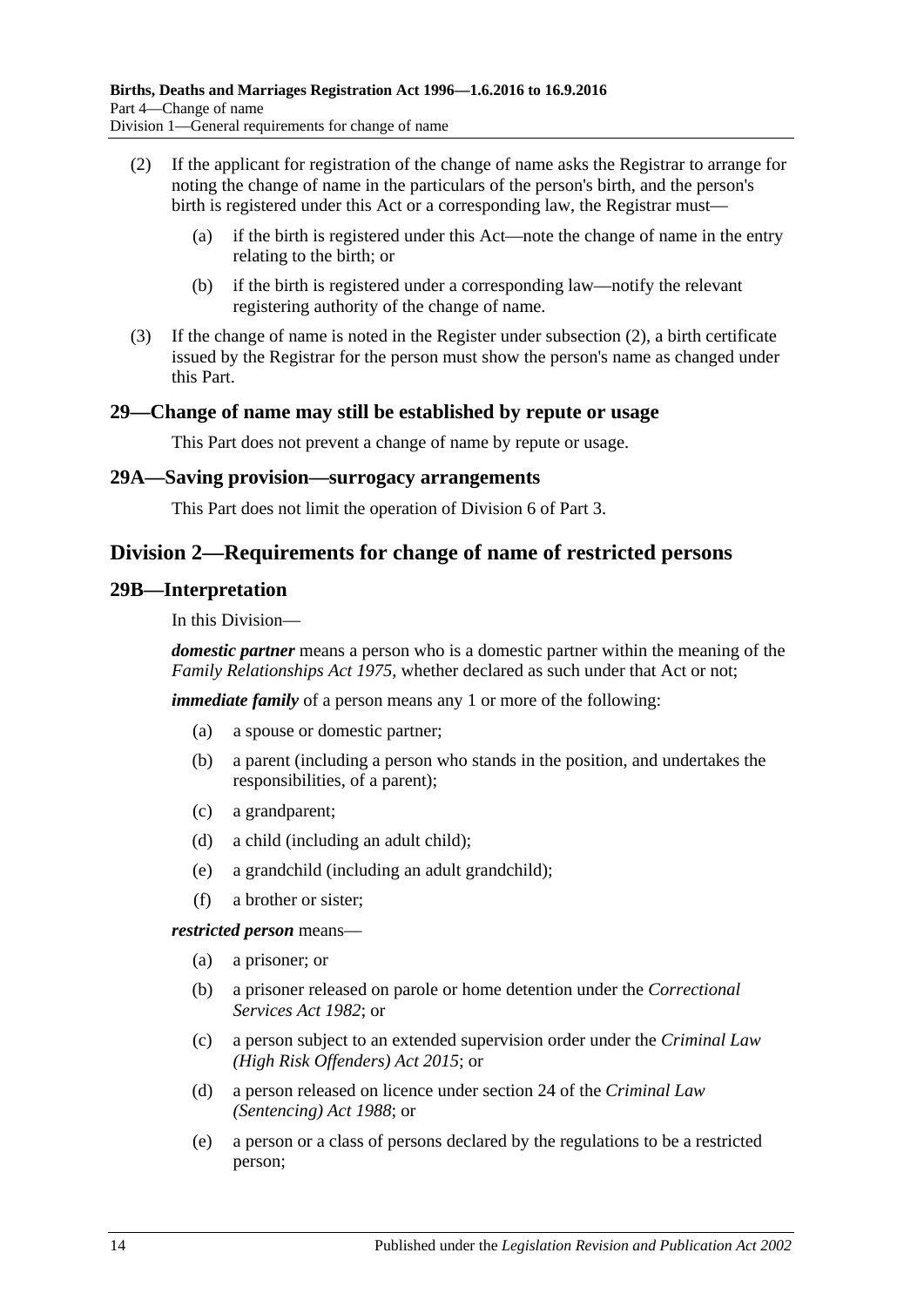*prisoner* has the same meaning as in the *[Correctional Services Act](http://www.legislation.sa.gov.au/index.aspx?action=legref&type=act&legtitle=Correctional%20Services%20Act%201982) 1982*;

*spouse*—a person is the spouse of another if they are legally married;

*supervising authority* means—

- (a) the person holding or acting in the position of Chief Executive of the administrative unit of the Public Service that is, under a Minister, responsible for the administration of the *[Correctional Services Act](http://www.legislation.sa.gov.au/index.aspx?action=legref&type=act&legtitle=Correctional%20Services%20Act%201982) 1982*; or
- (b) a person declared by the regulations to be a supervising authority in respect of a restricted person or a class of restricted person.

#### <span id="page-14-0"></span>**29C—Application of Division**

- (1) The requirements and restrictions in this Division are in addition to the requirements and restrictions contained in [Division 1.](#page-11-1)
- (2) This Division does not apply to a change of name of a restricted person who is a registrable offender within the meaning of the *[Child Sex Offenders Registration](http://www.legislation.sa.gov.au/index.aspx?action=legref&type=act&legtitle=Child%20Sex%20Offenders%20Registration%20Act%202006)  Act [2006](http://www.legislation.sa.gov.au/index.aspx?action=legref&type=act&legtitle=Child%20Sex%20Offenders%20Registration%20Act%202006)*.

**Note—**

The *[Child Sex Offenders Registration Act](http://www.legislation.sa.gov.au/index.aspx?action=legref&type=act&legtitle=Child%20Sex%20Offenders%20Registration%20Act%202006) 2006* provides for the requirements in relation to changing, or applying to change, the name of a registrable offender.

#### <span id="page-14-3"></span><span id="page-14-1"></span>**29D—Application for change of name by or on behalf of restricted person**

- (1) A restricted person must not—
	- (a) apply to the Registrar to register a change of his or her name under this Act; or
	- (b) apply to a registering authority to register a change of his or her name under a corresponding law,

without the written approval of the supervising authority.

Maximum penalty: \$10 000 or imprisonment for 2 years.

- <span id="page-14-4"></span>(2) A person must not, on behalf of a restricted person—
	- (a) apply to the Registrar to register a change of his or her name under this Act; or
	- (b) apply to a registering authority to register a change of his or her name under a corresponding law,

without the written approval of the supervising authority.

Maximum penalty: \$10 000 or imprisonment for 2 years.

(3) If a court convicts a person of an offence under subsection  $(1)$  or  $(2)$ , the court may, on application by the prosecution, declare a change of name registered in relation to the person to be void and the Registrar must, on being notified of that declaration, correct the Register.

### <span id="page-14-2"></span>**29E—Approval by supervising authority for change of name of restricted person**

<span id="page-14-5"></span>(1) The supervising authority may approve the making of an application to the Registrar or a registering authority for registration for a change of name of a restricted person.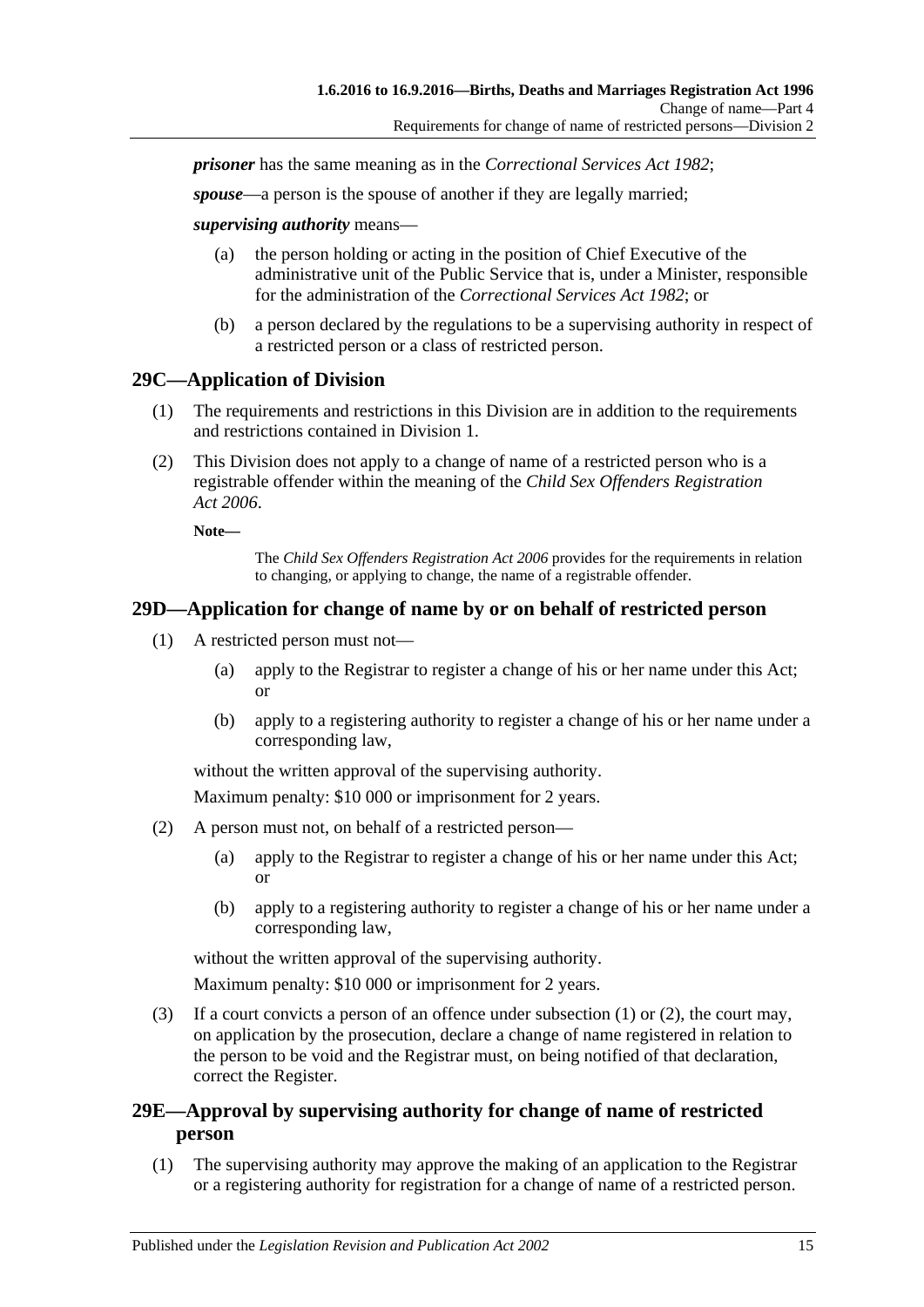- (2) In determining whether to grant an approval under [subsection](#page-14-5) (1), the supervising authority must have regard to the following:
	- (a) the safety of the restricted person and other persons;
	- (b) the rehabilitation, care or treatment of the restricted person;
	- (c) whether the proposed change of name—
		- (i) could be used to further an unlawful activity or purpose; or
		- (ii) could be used to evade or hinder the supervision of the restricted person; or
		- (iii) could be considered offensive to a victim of crime or the immediate family of a deceased victim of crime.
- (3) The supervising authority must not approve the making of an application to the Registrar or a registering authority for registration of a change of name of a restricted person unless the supervising authority is satisfied that the change is necessary or reasonable.
- (4) The supervising authority must, on approving the making of an application under [subsection](#page-14-5) (1)—
	- (a) as soon as practicable, give written notice of the approval to the person who intends to make the application; and
	- (b) give a copy of the written notice of approval to the Registrar or the registering authority (as the case requires).
- <span id="page-15-1"></span>(5) The supervising authority may, by instrument in writing, delegate to a person (including a person for the time being holding or acting in a particular position) a function or power of the supervising authority under this section.
- (6) A delegation under [subsection](#page-15-1) (5)—
	- (a) may be unconditional or subject to conditions specified by the delegator; and
	- (b) does not derogate from the power of the delegator to act personally in any matter; and
	- (c) may be further delegated; and
	- (d) is revocable at will by the delegator.

#### <span id="page-15-0"></span>**29F—Additional requirements for registration of change of name of restricted person**

- (1) The Registrar must not register a change of name of a restricted person unless the Registrar has received a copy of the notice of approval of the supervising authority to the application for registration of a change of name.
- (2) The Registrar must notify the supervising authority of a change of name of a restricted person.
- (3) The Registrar may correct the Register if a change of name of a person has been registered in contravention of this Division.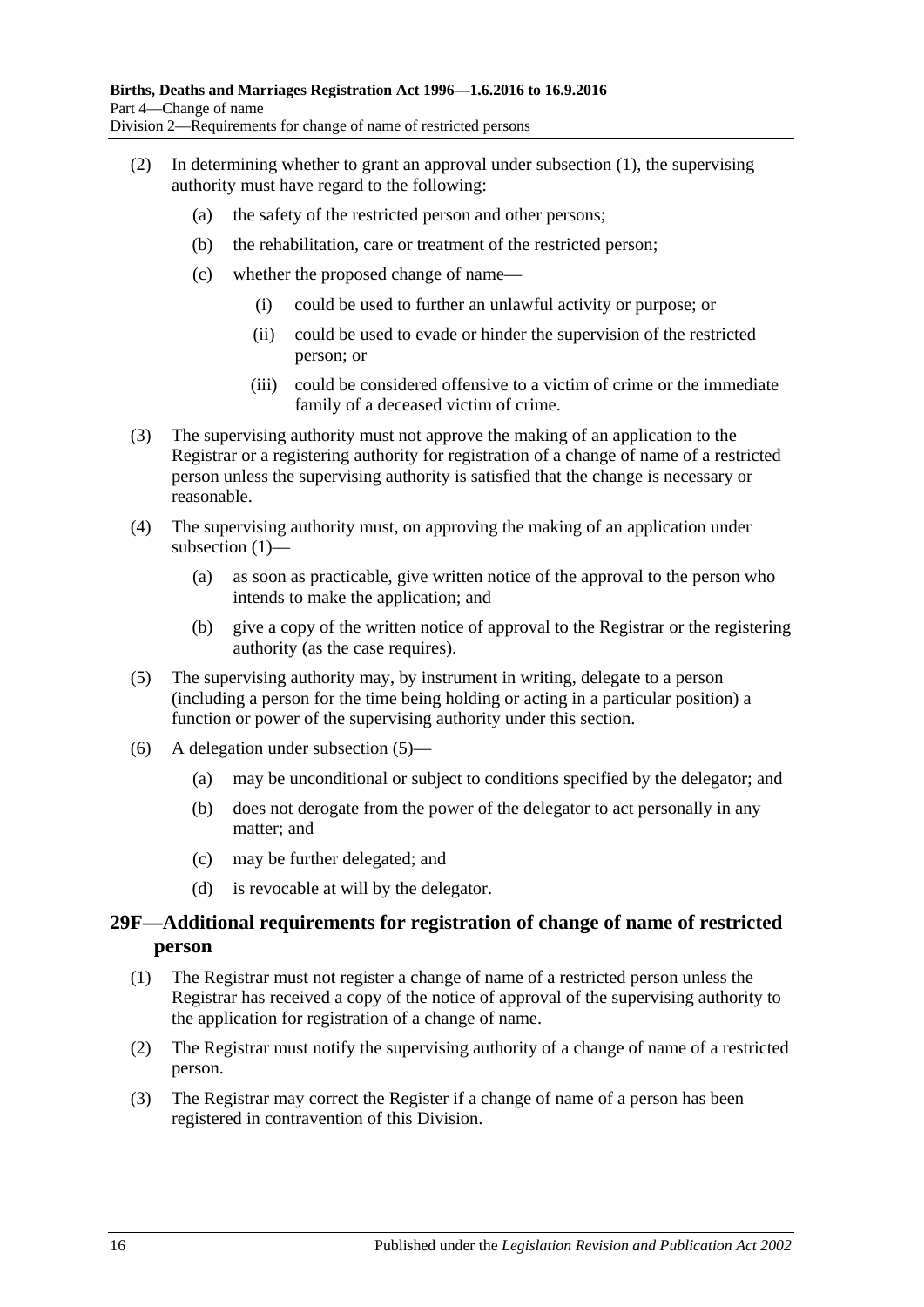### <span id="page-16-0"></span>**29G—Information exchange between Registrar and supervising authority**

- (1) The Registrar and the supervising authority may enter into an arrangement for the provision or exchange of information for the purposes of this Division.
- (2) Information may be provided or exchanged in accordance with an arrangement under this section despite any other Act or law.

# <span id="page-16-1"></span>**Part 5—Registration of marriages**

### <span id="page-16-2"></span>**30—Cases in which registration of marriage is required**

If a marriage is solemnised in the State, the marriage must be registered under this Act.

### <span id="page-16-3"></span>**31—How to have marriage registered**

A person may have a marriage registered by lodging with the Registrar a certificate of the marriage under the *Marriage Act 1961* of the Commonwealth or, if the marriage was solemnised before the commencement of that Act, the evidence of the marriage required by the Registrar<sup>1</sup>.

#### **Note—**

1 Under section 50(4) of the *Marriage Act 1961* of the Commonwealth the authorised celebrant is responsible for lodging the certificate of marriage with the Registrar.

## <span id="page-16-4"></span>**32—Registration of marriage**

A marriage may be registered by—

- (a) including the marriage certificate as part of the Register; or
- (b) including particulars of the marriage in the Register.

# <span id="page-16-5"></span>**Part 6—Registration of deaths**

## <span id="page-16-6"></span>**Division 1—Cases where registration of death is required or authorised**

## <span id="page-16-7"></span>**33—Deaths to be registered under this Act**

- (1) If a person dies in the State, the death must be registered under this Act.
- (2) If a court or coroner (whether of this or any other State or the Commonwealth) directs the registration of a death, the death must be registered under this Act.
- <span id="page-16-8"></span>(3) If a person dies in an aircraft during a flight or on a vessel during a voyage to a place of disembarkation in the State, the death may be registered under this Act.
- <span id="page-16-9"></span>(4) If a person who is domiciled or ordinarily resident in the State dies outside the Commonwealth, or a person dies outside the Commonwealth leaving property in the State, the death may be registered under this Act.
- (5) However, the Registrar is not obliged to register a death under [subsection](#page-16-8) (3) or [\(4\)](#page-16-9) if the death is registered under a corresponding law.
- (6) If a child is still-born, the child's death<sup>1</sup> is not to be registered under this Part.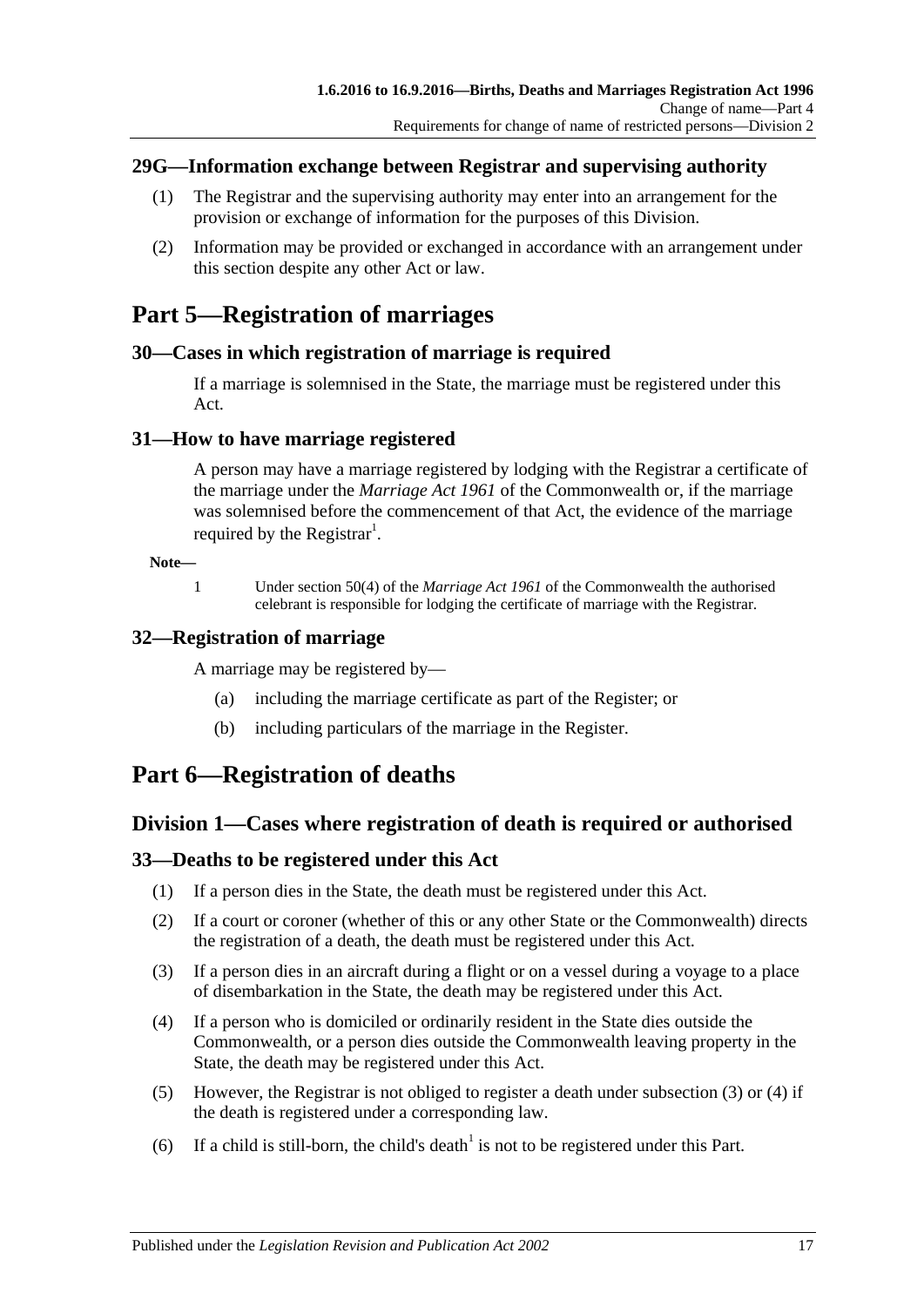#### **Note—**

1 ie the foetal death. A *child* is defined to include a still-born child.

## <span id="page-17-0"></span>**Division 2—Court orders relating to registration of death**

#### <span id="page-17-1"></span>**34—Application to Court**

The Court may, on application by an interested person or on its own initiative, order—

- (a) the registration under this Act of a death that has occurred in the State; or
- (b) the inclusion or correction of registrable information about a death in the Register.

#### <span id="page-17-2"></span>**35—Power to direct registration of death etc**

If a court or coroner finds—

- (a) that the death of a person is not registered as required under this Act or a corresponding law; or
- (b) that the registrable information contained in an entry about a death in the Register under this Act or a corresponding law is incomplete or incorrect,

the court or coroner may direct registration of the death or the inclusion or correction of registrable information in the Register under this Act or the corresponding law (as the case may require).

### <span id="page-17-3"></span>**Division 3—Notification of deaths**

#### <span id="page-17-4"></span>**36—Notification of deaths by doctors**

(1) A doctor who was responsible for a person's medical care immediately before death, or who examines the body of a deceased person after death, must, within 48 hours after the death, give written notice of the death to the Registrar, including the particulars required by regulation.

Maximum penalty: \$1 250.

- (2) However, a doctor—
	- (a) need not give a notice under this section if another doctor has given the required notice; and
	- (b) must not give a notice under this section if the State Coroner or a police officer is required to be notified of the death under the *[Coroners Act](http://www.legislation.sa.gov.au/index.aspx?action=legref&type=act&legtitle=Coroners%20Act%202003) 2003*.

Maximum penalty: \$1 250.

- (3) When notice of a death is given, the doctor must also give a certificate in a form approved by the Registrar, certifying the cause of death, to—
	- (a) the Registrar; and
	- (b) the funeral director or other person who will be arranging for the disposal of the human remains.

Maximum penalty: \$1 250.

(4) If a child is still-born, the child's death is not to be notified under this section<sup>1</sup>.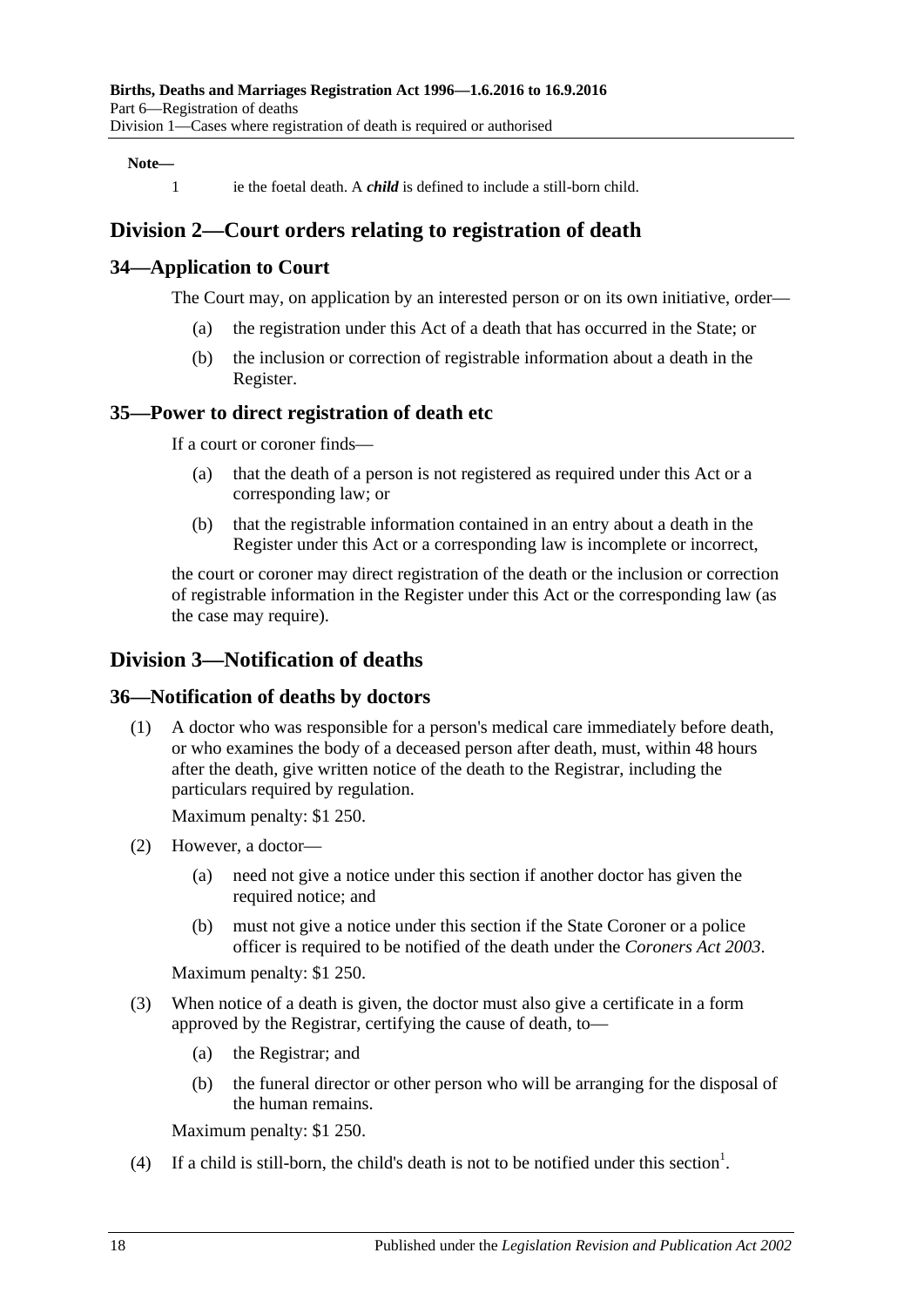**Note—**

1 In the case of a still-birth notice must be given to the Registrar under [section](#page-6-4) 12.

#### <span id="page-18-0"></span>**37—Notification by coroner**

- (1) If the State Coroner is notified of a death under the *[Coroners Act](http://www.legislation.sa.gov.au/index.aspx?action=legref&type=act&legtitle=Coroners%20Act%202003) 2003* or is inquiring into the cause of a death, the State Coroner must, as soon as practicable, notify the Registrar of that fact.
- (2) If the State Coroner authorises the disposal of human remains, or makes a finding about the cause of a death, the State Coroner must give a copy of the disposal authorisation or the finding to the Registrar.
- (3) The Registrar may register a death even though the death is subject to an inquest or other coronial inquiry and a finding has not been made about the cause of death.
- (4) A certificate by the Registrar, certifying particulars contained in an entry about a death in the Register, issued before an inquest or other coronial inquiry into the cause of death is completed must be endorsed with the words: "Incomplete registration—Cause of death subject to coronial inquiry".

#### <span id="page-18-1"></span>**38—Notification by funeral director etc**

- (1) A funeral director or other person who arranges for the disposal of human remains must within 7 days after disposal of the remains give the Registrar a written statement of—
	- (a) the name and last residential address of the deceased or, in the case of a still-born child, the name and residential address of the parents of the still-born child; and
	- (b) if the death was reported to a coroner—a statement of that fact; and
	- (c) the place and manner of disposal; and
	- (d) the information required by regulation.

Maximum penalty: \$1 250.

(2) If human remains (other than cremated remains) are removed from the State, the funeral director or other person who arranges for the removal of the remains from the State must, within 28 days after the remains are disposed of outside the State, give the Registrar a written statement of where and how the remains were disposed of, and the other information required by regulation.

Maximum penalty: \$1 250.

- (3) If human remains have not been disposed of within 30 days after the date of death, the funeral director or other person who has custody of the remains must give the Registrar a written statement of—
	- (a) the name and last residential address of the deceased or, in the case of a still-born child, the name and residential address of the parents of the still-born child; and
	- (b) if the death was reported to a coroner—a statement of that fact; and
	- (c) the information required by regulation.

Maximum penalty: \$1 250.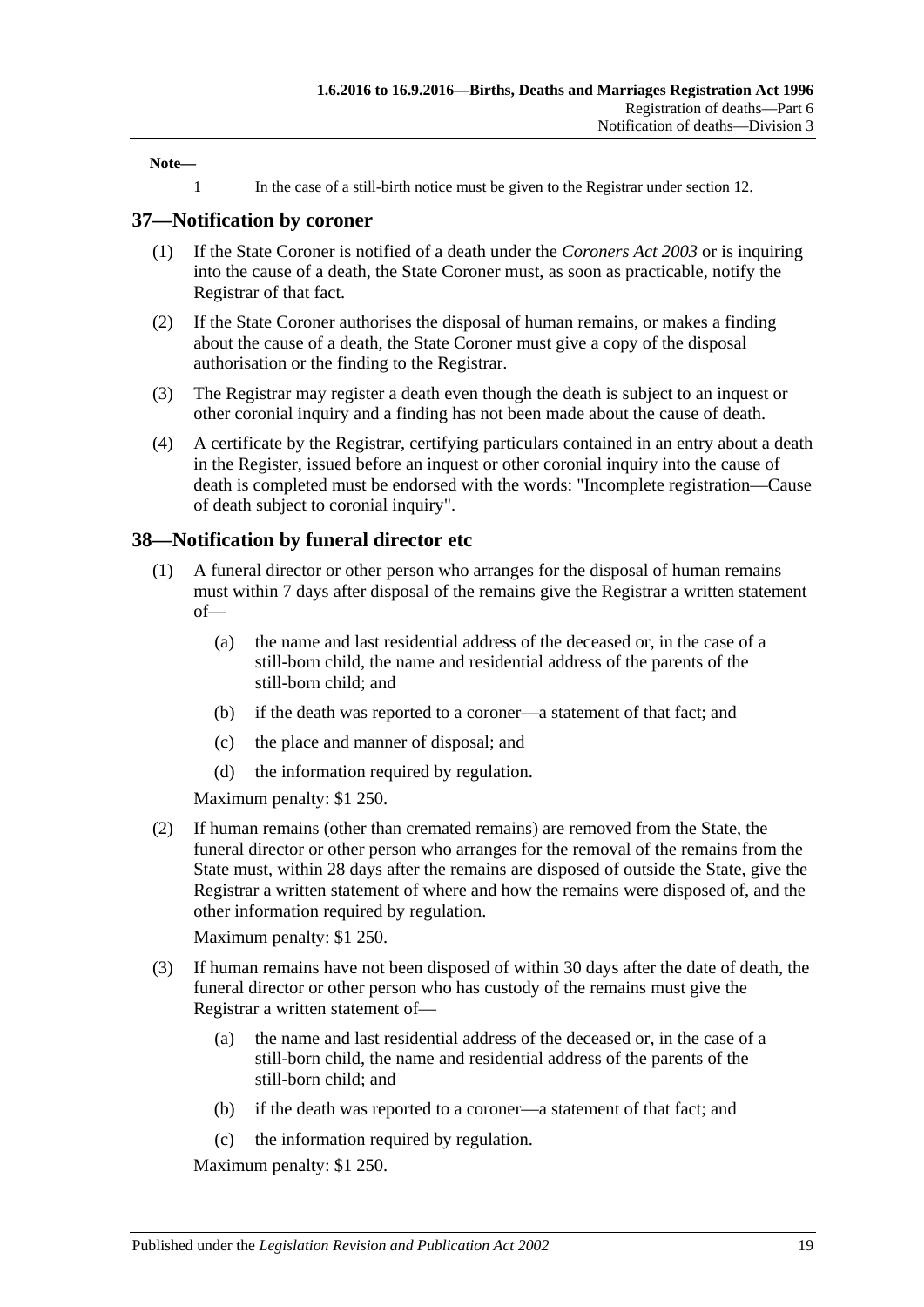## <span id="page-19-0"></span>**Division 4—Registration of death**

### <span id="page-19-1"></span>**39—Registration**

- (1) The Registrar registers a death by making an entry about the death in the Register including the particulars required by regulation.
- (2) However, if the particulars available to the Registrar are incomplete the Registrar may register a death on the basis of incomplete particulars.

# <span id="page-19-2"></span>**Part 7—The Register**

## <span id="page-19-3"></span>**Division 1—Keeping the Register**

### <span id="page-19-4"></span>**40—The Register**

- (1) The Registrar must maintain a register or registers<sup>1</sup> of registrable events.
- <span id="page-19-7"></span>(2) The Register—
	- (a) must contain the particulars of each registrable event required under this Act, or another law, to be included in the Register; and
	- (b) may contain further information if its inclusion is authorised under the regulations.
- (3) The Register may be wholly or partly in the form of a computer data base, in documentary form, or in another form the Registrar considers appropriate.
- (4) The Registrar must maintain the indexes to the Register that are necessary to make the information contained in the Register reasonably accessible.

#### **Note—**

1 A reference in this Act to the *Register* extends to all the registers kept under this subsection.

## <span id="page-19-5"></span>**Division 2—Registrar's powers of inquiry**

## <span id="page-19-6"></span>**41—Registrar's powers of inquiry**

- (1) The Registrar may conduct an inquiry to find out—
	- (a) whether a registrable event has happened; or
	- (b) particulars of a registrable event; or
	- (c) whether particulars of a particular registrable event have been correctly recorded in the Register.
- <span id="page-19-8"></span>(2) The Registrar may, by notice given to a person who may be able to provide information relevant to an inquiry under this section, require the person to answer specified questions or to provide other information within a time and in a way specified in the notice.
- (3) A person who fails, without reasonable excuse, to comply with a notice under [subsection](#page-19-8) (2) is guilty of an offence.

Maximum penalty: \$1 250.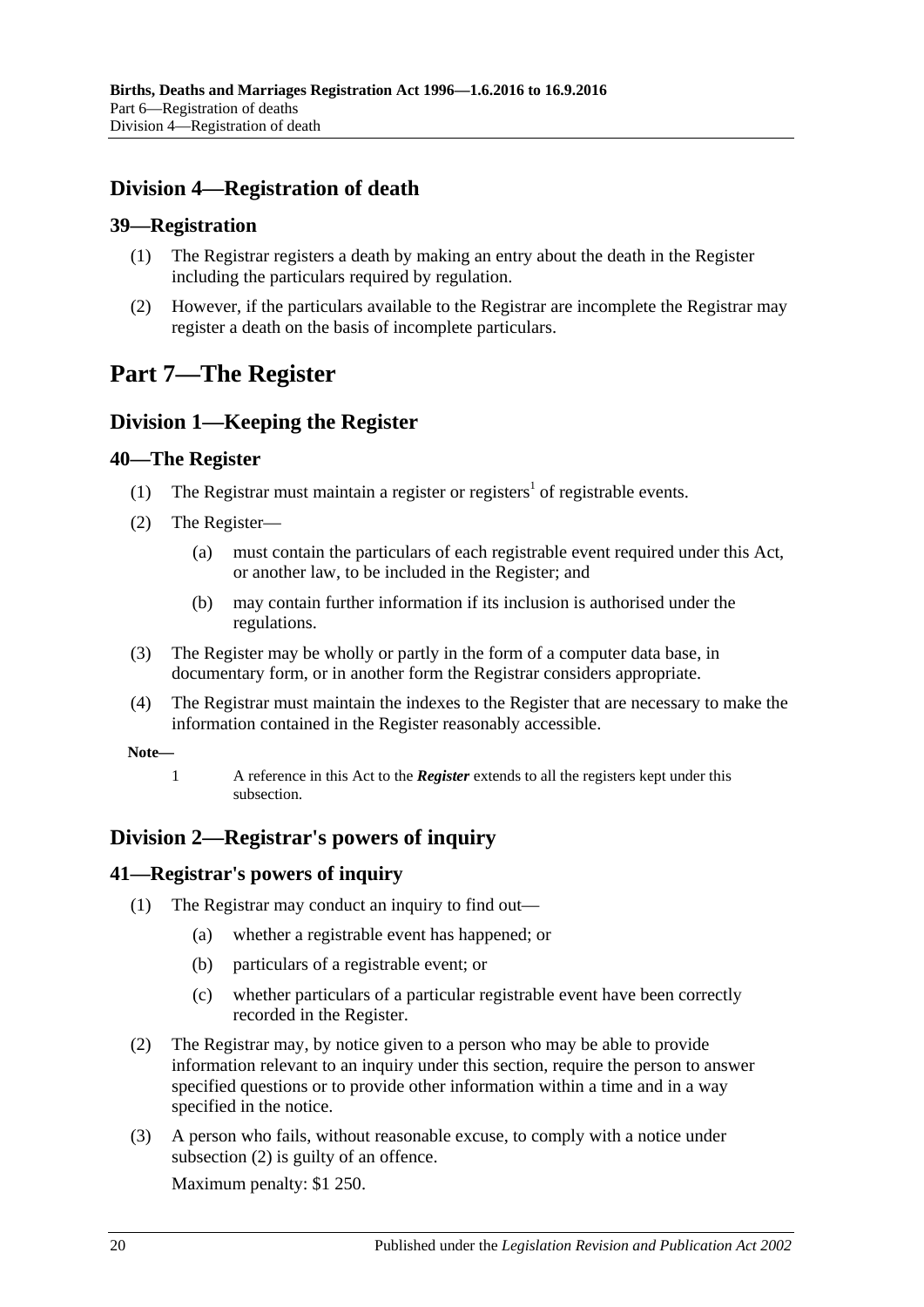## <span id="page-20-0"></span>**Division 3—Correction of Register**

#### <span id="page-20-1"></span>**42—Registrar's power to correct Register**

- (1) The Registrar may correct the Register—
	- (a) to reflect a finding made on inquiry under [Division 2;](#page-19-5) or
	- (b) to bring the particulars contained in an entry about a registrable event into conformity with the most reliable information available to the Registrar of the registrable event.
- (2) The Registrar corrects the Register by adding or cancelling an entry in the Register or by adding, altering or deleting particulars contained in an entry.
- (3) The Registrar's power to correct the Register under this section is in addition to any other power of the Registrar under this Act.

## <span id="page-20-2"></span>**Division 4—Access to, and certification of, Register entries**

#### <span id="page-20-3"></span>**43—Access to Register**

- (1) The Registrar may, on conditions the Registrar considers appropriate—
	- (a) allow a person or organisation that has an adequate reason for wanting access to the Register, access to the Register; or
	- (b) provide a person or organisation that has an adequate reason for wanting information from the Register, with information extracted from the Register.
- (2) In deciding whether an applicant has an adequate reason for wanting access to the Register, or information extracted from the Register, the Registrar must have regard to—
	- (a) the nature of the applicant's interest; and
	- (b) the sensitivity of the information; and
	- (c) the use to be made of the information; and
	- (d) other relevant factors.
- (3) In deciding the conditions on which access to the Register, or information extracted from the Register, is to be given under this section, the Registrar must, as far as practicable, protect the persons to whom the entries in the Register relate from unjustified intrusion on their privacy.

#### <span id="page-20-4"></span>**44—Search of Register**

- (1) The Registrar may, on application, search the Register for an entry about a particular registrable event.
- (2) The applicant must state the reason for the applicant's interest in the subject-matter of the search.
- (3) The Registrar may reject the application if the applicant does not show an adequate reason for wanting the information to which the application relates.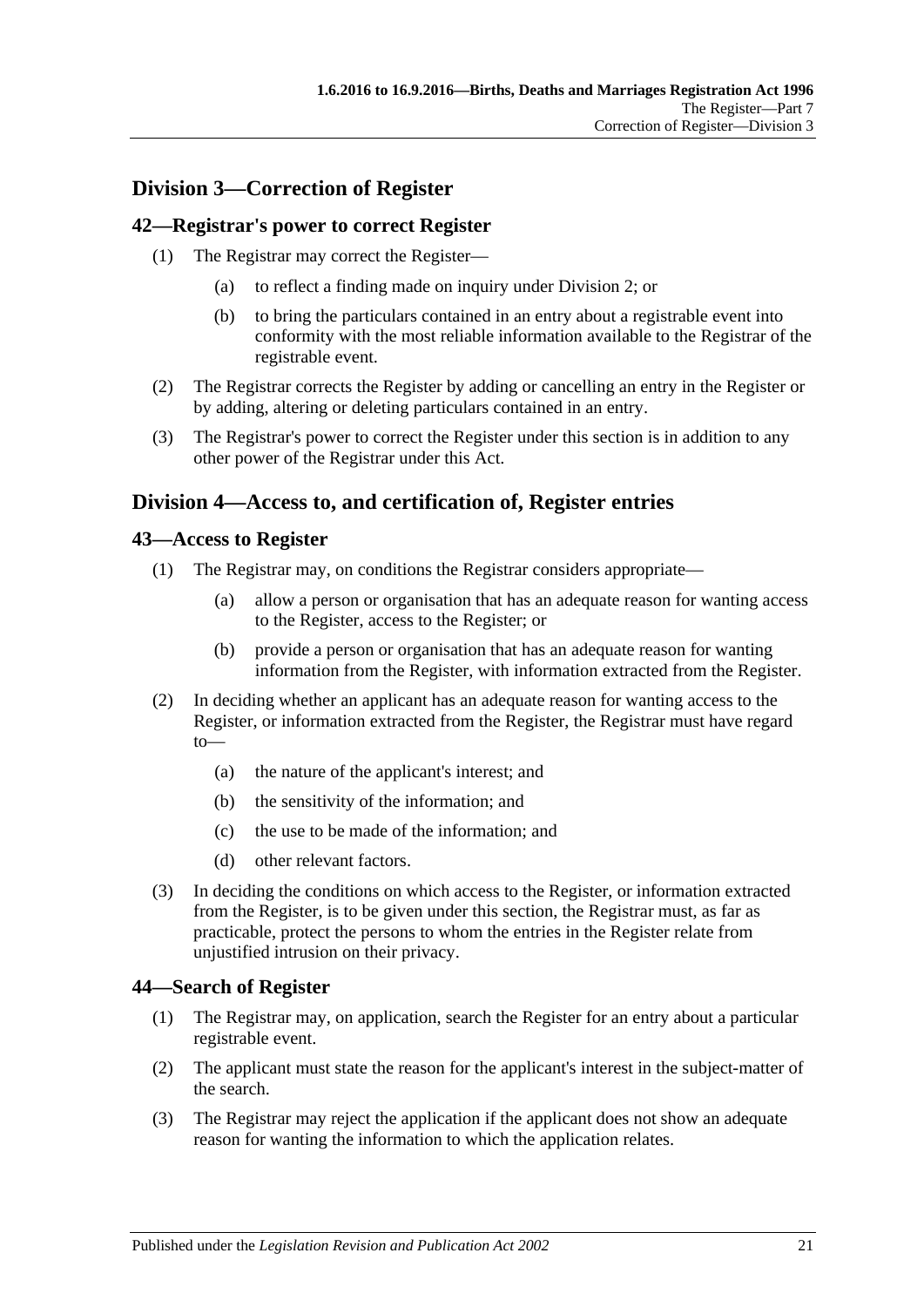- (4) In deciding whether an applicant has an adequate reason for wanting information, the Registrar must have regard to—
	- (a) the relationship (if any) between the applicant and the person to whom the information relates; and
	- (b) the age of the entry; and
	- (c) the contents of the entry; and
	- (d) other relevant factors.

#### <span id="page-21-0"></span>**45—Protection of privacy**

In providing information extracted from the Register, the Registrar must, as far as practicable, protect the persons to whom the entries in the Register relate from unjustified intrusion on their privacy.

#### <span id="page-21-1"></span>**46—Issue of certificate**

- <span id="page-21-5"></span>(1) On completing a search of the Register, the Registrar may issue a certificate—
	- (a) certifying particulars contained in an entry; or
	- (b) certifying that no entry was located in the Register about the relevant registrable event.
- (2) A certificate under [subsection](#page-21-5)  $(1)(a)$  is admissible in legal proceedings as evidence of—
	- (a) the entry to which the certificate relates; and
	- (b) the facts recorded in the entry.

#### <span id="page-21-2"></span>**47—Access policies**

- (1) The Registrar must maintain a written statement of the policies on which access to information contained in the Register is to be given or denied under this Division.
- (2) The Registrar must give a copy of the statement, on request, to any person.

#### <span id="page-21-3"></span>**48—Fees**

- (1) The regulations may prescribe fees, or a basis for calculating fees, for—
	- (a) access to the Register; or
	- (b) a search of the Register; or
	- (c) the issue of a certificate following a search of the Register; or
	- (d) other services provided by the Registrar.
- (2) The regulations may allow for fees to be fixed by negotiation between the Registrar and the person who asks for the relevant services.

#### <span id="page-21-4"></span>**49—Power to remit fees**

The Registrar may, in appropriate cases, remit the whole or part of a fee under this Act.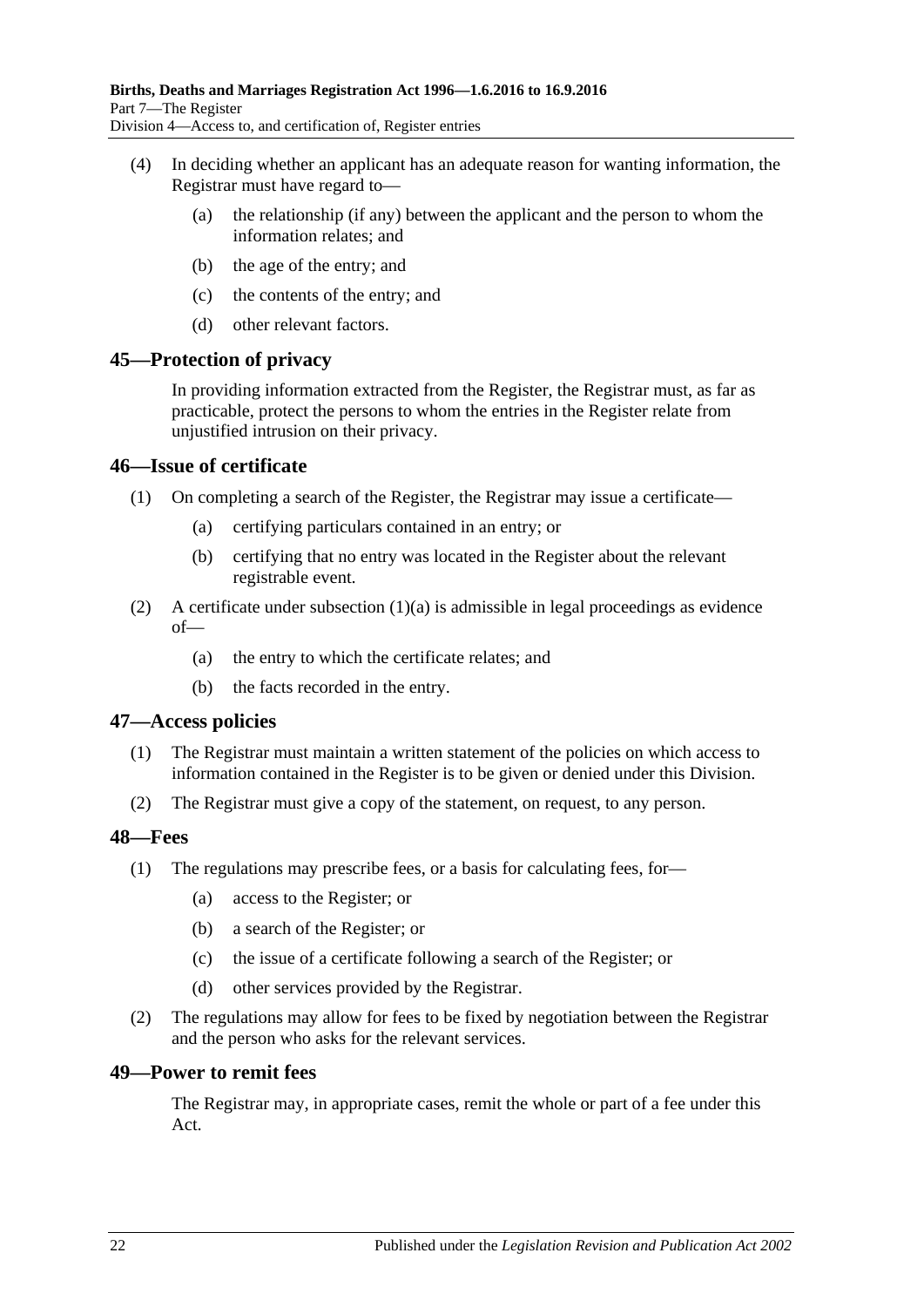#### <span id="page-22-8"></span><span id="page-22-0"></span>**49A—Saving provision—surrogacy arrangements**

- (1) Despite a preceding section of this Part, but subject to [subsection](#page-22-7) (2), the Registrar must restrict access to the Register so as to keep confidential any information that would disclose the making or discharge of a surrogacy order.
- <span id="page-22-7"></span>(2) [Subsection](#page-22-8) (1) does not apply if the person seeking access to a relevant part of the Register is—
	- (a) a party to the surrogacy agreement that gave rise to the surrogacy order; or
	- (b) the person who is the subject of the surrogacy order if he or she has attained the age of 18 years.

## <span id="page-22-1"></span>**Part 8—General power of review**

#### <span id="page-22-2"></span>**50—Review**

- (1) A person who is dissatisfied with a decision of the Registrar made in the performance or purported performance of functions under this Act may apply to the Court for a review of the decision.
- (2) On a review, the Court may—
	- (a) confirm, vary or reverse the Registrar's decision; and
	- (b) make consequential and ancillary orders and directions.

## <span id="page-22-3"></span>**Part 9—Miscellaneous**

#### <span id="page-22-4"></span>**51—False representation**

A person who makes a false or misleading representation in an application or document under this Act, knowing it to be false or misleading, is guilty of an offence. Maximum penalty: \$1 250.

#### <span id="page-22-5"></span>**52—Unauthorised access to or interference with Register**

A person must not, without the authority of the Registrar or other lawful authority—

- (a) obtain access to the Register or information contained in the Register; or
- (b) make, alter or delete an entry in the Register; or
- (c) interfere with the Register in any other way.

Maximum penalty: \$10 000 or imprisonment for 2 years.

#### <span id="page-22-6"></span>**53—Falsification of certificate etc**

- (1) A person must not forge the Registrar's signature or seal. Maximum penalty: \$10 000 or imprisonment for 2 years.
- (2) A person must not forge or falsify a certificate or other document under this Act. Maximum penalty: \$10 000 or imprisonment for 2 years.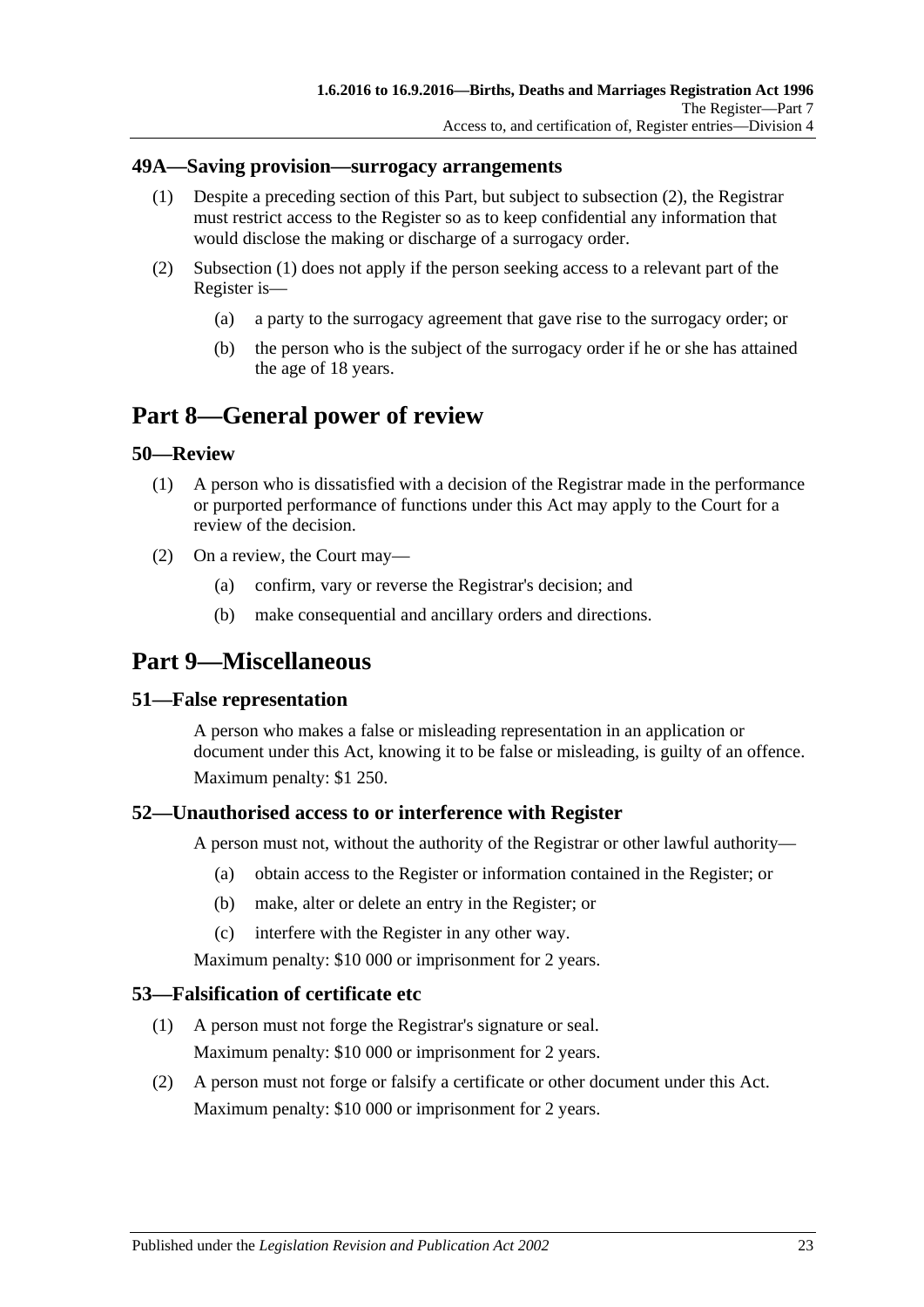- (3) The Registrar may impound—
	- (a) a document which the Registrar has reason to believe bears a forged impression of the Registrar's signature or seal; or
	- (b) a certificate or other document purporting to be a certificate or other document under this Act which the Registrar has reason to believe has been forged or falsified; or
	- (c) a certificate under this Act about a registrable event if the entry in the Register about the event has been cancelled or corrected since the issue of the certificate.

#### <span id="page-23-5"></span><span id="page-23-0"></span>**55—Regulations**

- (1) The Governor may make regulations for the purposes of this Act.
- (2) Without limiting the generality of [subsection](#page-23-5) (1), the regulations may—
	- (a) impose a penalty not exceeding a fine of \$1 250 for contravention of a provision of the regulations; and
	- (b) fix fees and provide for the payment, recovery, waiver or refund of fees.

## <span id="page-23-1"></span>**Schedule 1—Transitional**

#### <span id="page-23-2"></span>**1—Interpretation**

In this Schedule—

*repealed Act* means the *[Births, Deaths and Marriages Registration Act](http://www.legislation.sa.gov.au/index.aspx?action=legref&type=act&legtitle=Births%20Deaths%20and%20Marriages%20Registration%20Act%201966) 1966*.

#### <span id="page-23-3"></span>**3—The Register**

A Register maintained under the repealed Act forms part of the Register under this Act.

#### <span id="page-23-4"></span>**4—The Registrar and Deputy Registrars**

- (1) The person holding office as the Principal Registrar of Births, Deaths and Marriages immediately before the commencement of this Act continues as the Registrar, subject to the provisions of this Act.
- (2) The person holding office as the Deputy Registrar immediately before the commencement of this Act continues as a deputy registrar, subject to the provisions of this Act.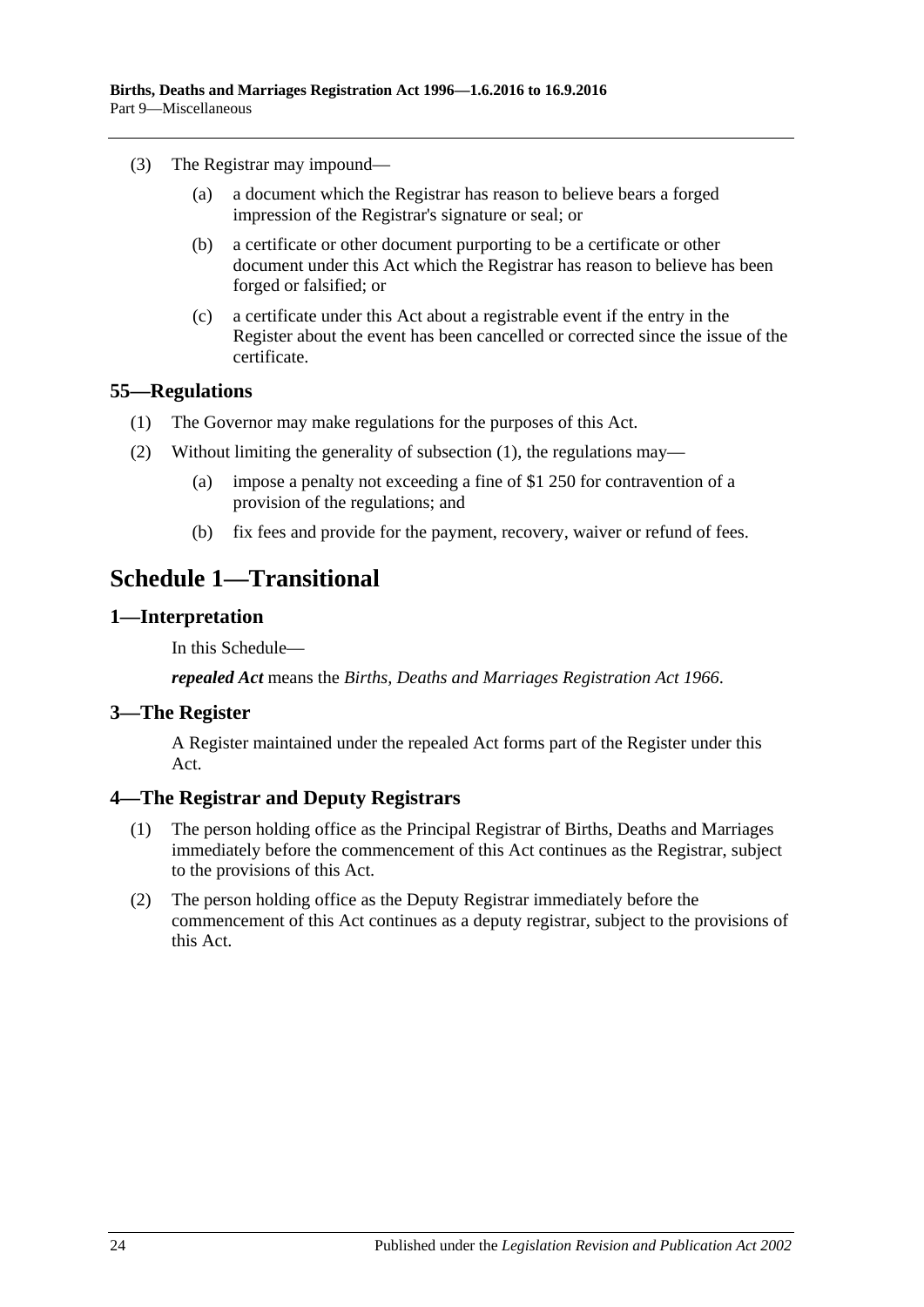# <span id="page-24-0"></span>**Legislative history**

## **Notes**

- Amendments of this version that are uncommenced are not incorporated into the text.
- Please note—References in the legislation to other legislation or instruments or to titles of bodies or offices are not automatically updated as part of the program for the revision and publication of legislation and therefore may be obsolete.
- Earlier versions of this Act (historical versions) are listed at the end of the legislative history.
- For further information relating to the Act and subordinate legislation made under the Act see the Index of South Australian Statutes or www.legislation.sa.gov.au.

## **Legislation repealed by principal Act**

The *Births, Deaths and Marriages Registration Act 1996* repealed the following:

*Births, Deaths and Marriages Registration Act 1966*

## **Legislation amended by principal Act**

The *Births, Deaths and Marriages Registration Act 1996* amended the following:

*Coroners Act 1975 Cremation Act 1891*

## **Principal Act and amendments**

| New entries appear in bold. |  |  |
|-----------------------------|--|--|

| Year    | N <sub>0</sub> | Title                                                                                                    | Assent     | Commencement                                                       |
|---------|----------------|----------------------------------------------------------------------------------------------------------|------------|--------------------------------------------------------------------|
| 1996    | -6             | <b>Births, Deaths and Marriages</b><br>Registration Act 1996                                             | 4.4.1996   | 3.6.1996 (Gazette 23.5.1996 p2534)                                 |
| 2003    | 33             | Coroners Act 2003                                                                                        | 31.7.2003  | Sch (cl 5)-1.7.2005 ( <i>Gazette 23.6.2005</i><br>p1899)           |
| 2006    | 10             | Statutes Amendment (Disposal of<br>Human Remains) Act 2006                                               | 29.6.2006  | Pt 2 (ss $4 \& 5$ )—24.7.2006 ( <i>Gazette</i><br>20.7.2006 p2335) |
| 2009    | 64             | Statutes Amendment (Surrogacy) Act 26.11.2009<br>2009                                                    |            | Pt 3 (ss $15-18$ )-26.11.2010: s 2                                 |
| 2009    | 84             | <b>Statutes Amendment (Public Sector</b><br>Consequential Amendments) Act 2009                           | 10.12.2009 | Pt 21 (ss $40-42$ )-1.2.2010 ( <i>Gazette</i><br>28.1.2010 p320)   |
| 2010 5  |                | <b>Health Practitioner Regulation</b><br>National Law (South Australia) Act<br>2010                      | 1.7.2010   | Sch 1 (cl 3)-1.7.2010 ( <i>Gazette 1.7.2010</i><br><i>p</i> 3338)  |
| 2013    | 20             | <b>Burial and Cremation Act 2013</b>                                                                     | 14.6.2013  | Sch 1 (cll 5 & 6)—1.2.2014 ( <i>Gazette</i><br>$16.1.2014$ $p120$  |
| 2015 27 |                | <b>Births, Deaths and Marriages</b><br><b>Registration (Change of Name)</b><br><b>Amendment Act 2015</b> | 22.10.2015 | Pt 2 (ss $4 - 7$ ) $-1.6.2016$ (Gazette<br>21.1.2016 p152)         |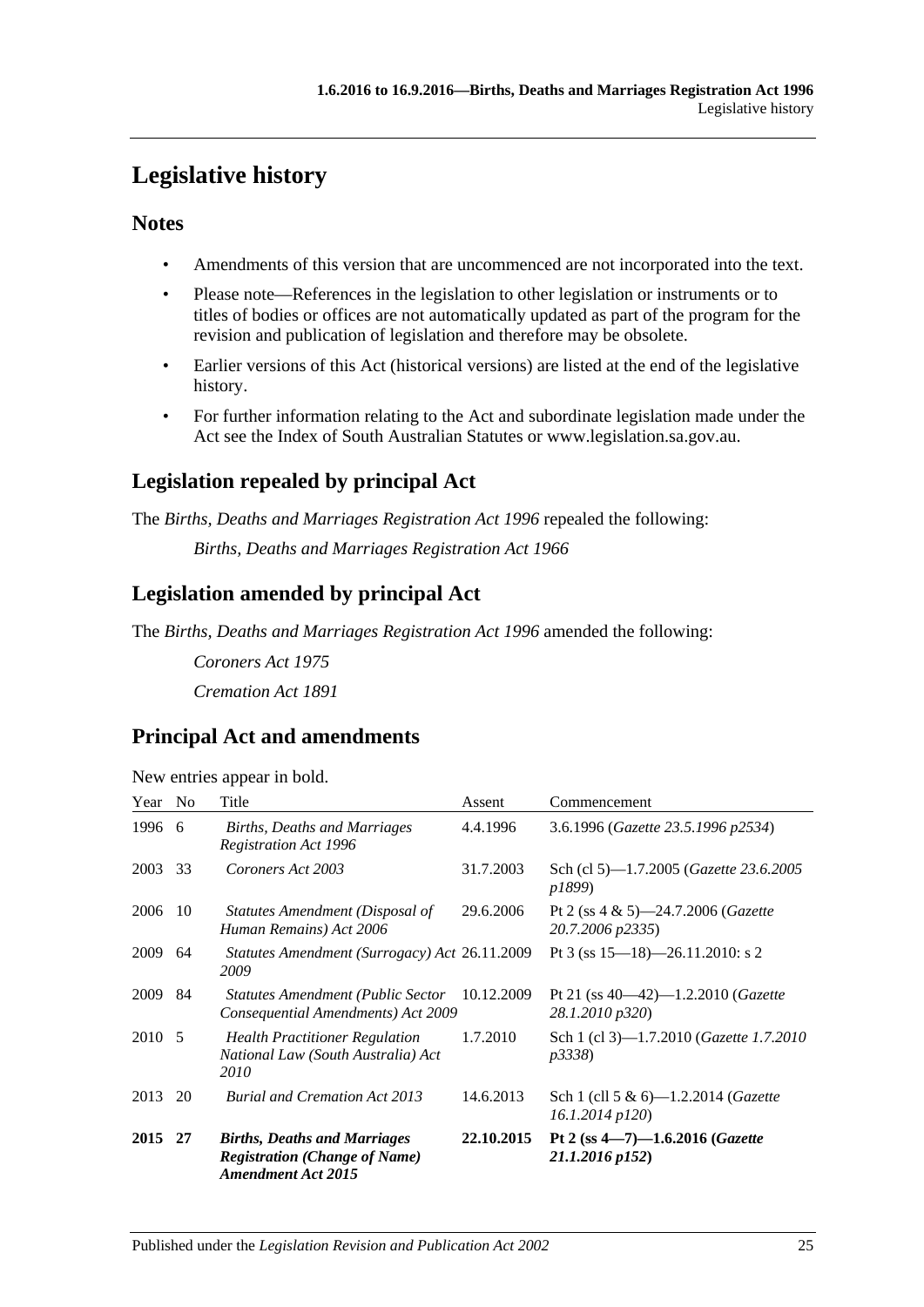|                     | Births, Deaths and Marriages Registration Act 1996-1.6.2016 to 16.9.2016 |  |  |
|---------------------|--------------------------------------------------------------------------|--|--|
| Legislative history |                                                                          |  |  |

| 2016 4  | Statutes Amendment (Rights of Foster 17.3.2016)<br>Parents, Guardians and Kinship<br>Carers) Act 2016 |           | Pt 2 (ss 4 & 5)—17.9.2016: s 2                            |
|---------|-------------------------------------------------------------------------------------------------------|-----------|-----------------------------------------------------------|
| 2016 30 | <b>Family Relationships (Parentage)</b><br>Presumptions) Amendment Act 2016                           | 23.6.2016 | Sch 1 (cll $1 \& 2$ ) $\&$ Sch 2<br>(cl 1)–23.9.2016: s 2 |

## **Provisions amended**

New entries appear in bold.

Entries that relate to provisions that have been deleted appear in italics.

| Provision           | How varied                                                     | Commencement               |
|---------------------|----------------------------------------------------------------|----------------------------|
| Pt1                 |                                                                |                            |
| s <sub>2</sub>      | omitted under Legislation Revision and<br>Publication Act 2002 | 1.7.2005                   |
| s <sub>4</sub>      |                                                                |                            |
| cremated remains    | inserted by 20/2013 Sch 1 cl 5                                 | 1.2.2014                   |
| doctor              | substituted by 5/2010 Sch 1 cl 3                               | 1.7.2010                   |
| registrable event   | amended by 64/2009 s 15(1)                                     | 26.11.2010                 |
| surrogacy order     | inserted by 64/2009 s 15(2)                                    | 26.11.2010                 |
| Pt 2                |                                                                |                            |
| s <sub>5</sub>      |                                                                |                            |
| s 5(1)              | s 5 redesignated as s $5(1)$ by 84/2009 s 40                   | 1.2.2010                   |
| s 5(2)              | inserted by 84/2009 s 40                                       | 1.2.2010                   |
| s 7                 |                                                                |                            |
| s(7(3))             | inserted by 84/2009 s 41                                       | 1.2.2010                   |
| Pt <sub>3</sub>     |                                                                |                            |
| Pt 3 Div 6          | inserted by 64/2009 s 16                                       | 26.11.2010                 |
| Pt 4                |                                                                |                            |
| Pt 4 Div 1          |                                                                |                            |
| heading             | inserted by 27/2015 s 4                                        | 1.6.2016                   |
| s <sub>24</sub>     | substituted by 27/2015 s 5                                     | 1.6.2016                   |
| s <sub>25</sub>     |                                                                |                            |
| s 25(1)             | substituted by 27/2015 s 6                                     | 1.6.2016                   |
| $s$ 25(1a) and (1b) | inserted by 27/2015 s 6                                        | 1.6.2016                   |
| s 29A               | inserted by 64/2009 s 17                                       | 26.11.2010                 |
| Pt 4 Div 2          | inserted by 27/2015 s 7                                        | 1.6.2016                   |
| Pt <sub>6</sub>     |                                                                |                            |
| Pt $6$ Div $3$      |                                                                |                            |
| s <sub>36</sub>     |                                                                |                            |
| $s \; 36(2)$        | amended by 33/2003 Sch (cl 2)                                  | 1.7.2005                   |
| s 37                |                                                                |                            |
| $s \frac{37(1)}{2}$ | substituted by $33/2003$ Sch (cl 3(1))                         | 1.7.2005                   |
| $s \frac{37(2)}{2}$ | amended by 33/2003 Sch (cl 3(2), (3))                          | 1.7.2005                   |
| Pt 6 Div 3A         | inserted by 4/2016 s 4                                         | 17.9.2016-not incorporated |